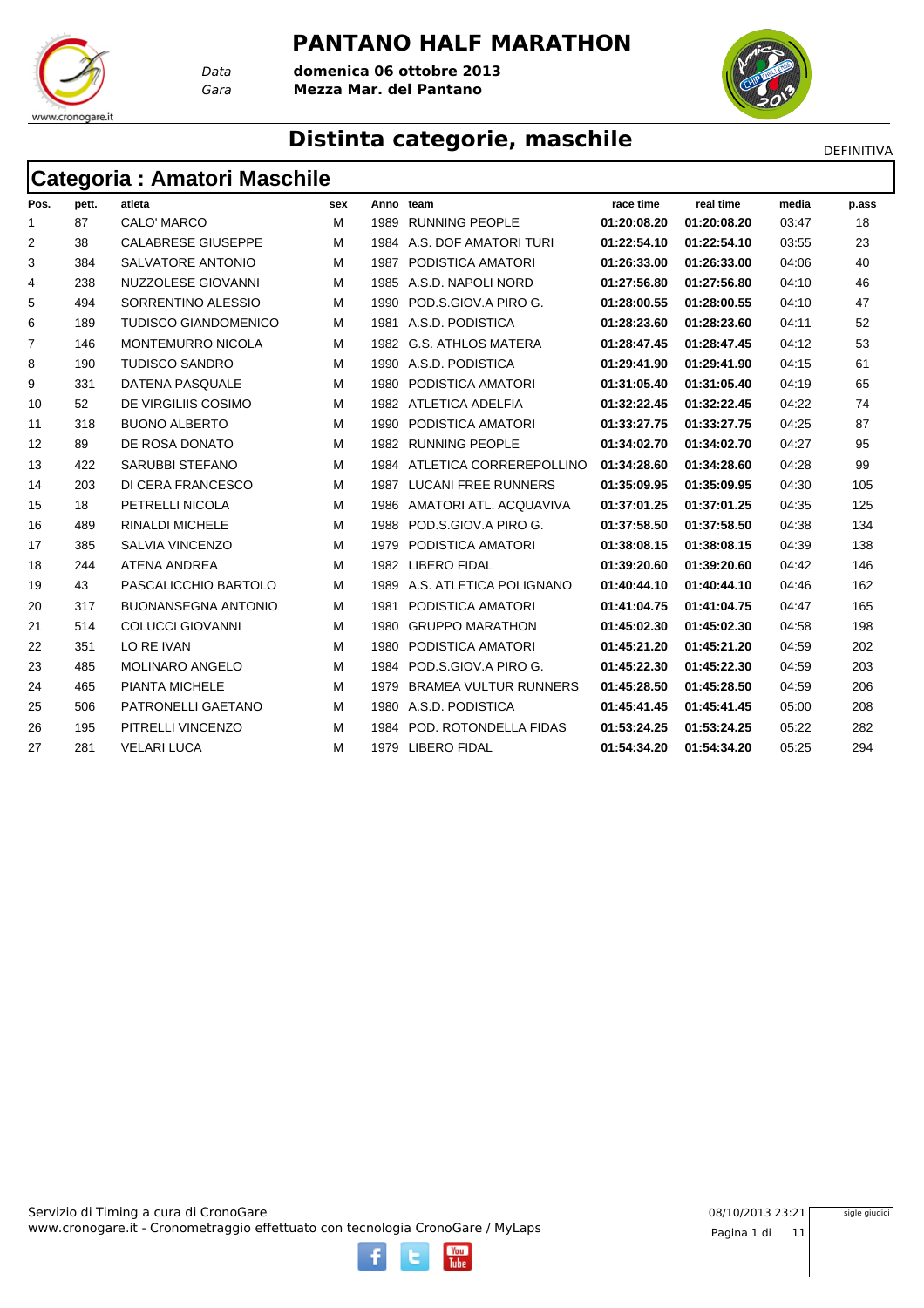### **Categoria : Amatori Maschile Master 35**

|  |  | DEFINITIVA |
|--|--|------------|
|  |  |            |

|      | . .   |                              |     |      |                                 |             |                         |       |       |
|------|-------|------------------------------|-----|------|---------------------------------|-------------|-------------------------|-------|-------|
| Pos. | pett. | atleta                       | sex |      | Anno team                       | race time   | real time               | media | p.ass |
| 1    | 66    | <b>MARCHITIELLO GIOVANNI</b> | М   | 1975 | PEDONE-RICCARDI                 | 01:18:23.65 | 01:18:23.65             | 03:42 | 12    |
| 2    | 70    | <b>CANNONE LUCA</b>          | М   |      | 1975 A.S.D. ANDRIA RUNS         | 01:19:08.30 | 01:19:08.30             | 03:45 | 15    |
| 3    | 295   | DIODATI DANIELE              | М   |      | 1976 C.S.I. TRIATLHON           | 01:21:58.45 | 01:21:58.45             | 03:53 | 21    |
| 4    | 479   | DEL BUE MARCO                | м   | 1976 | POD.S.GIOV.A PIRO G.            | 01:22:14.60 | 01:22:14.60             | 03:53 | 22    |
| 5    | 40    | <b>BACCARO DOMENICO</b>      | м   |      | 1977 A.S. ATLETICA POLIGNANO    | 01:22:59.55 | 01:22:59.55             | 03:56 | 24    |
| 6    | 36    | LATERZA FRANCESCO            | М   | 1975 | ATLETIC CLUB ALTAMURA           | 01:23:52.70 | 01:23:52.70             | 03:58 | 27    |
| 7    | 342   | <b>GENTILE NICOLA</b>        | М   | 1976 | PODISTICA AMATORI               | 01:23:54.15 | 01:23:54.15             | 03:58 | 28    |
| 8    | 44    | <b>TEOFILO GIUSEPPE</b>      | м   | 1976 | A.S. ATLETICA POLIGNANO         | 01:24:26.55 | 01:24:26.55             | 04:00 | 29    |
| 9    | 91    | <b>MELE ANTONIO</b>          | М   | 1974 | <b>RUNNING PEOPLE</b>           | 01:24:27.35 | 01:24:27.35             | 04:00 | 30    |
| 10   | 499   | CHIANURA BARTOLOMEO          | м   |      | 1977 A.S.D. PODISTICA           | 01:25:45.15 | 01:25:45.15             | 04:03 | 37    |
| 11   | 101   | <b>GENTILE VITO</b>          | м   | 1976 | ALBEROBELLO RUNNING ASD         | 01:26:53.50 | 01:26:53.50             | 04:07 | 42    |
| 12   | 188   | PROVINZANO TOMMASO           | м   |      | 1978 A.S.D. PODISTICA           | 01:27:02.10 | 01:27:02.10             | 04:07 | 43    |
| 13   | 415   | <b>FILIZZOLA GIOSUE'</b>     | М   |      | 1977 ATLETICA CORREREPOLLINO    | 01:29:03.15 | 01:29:03.15             | 04:13 | 56    |
| 14   | 163   | CAPEZZERA GIROLAMO           | м   | 1974 | ATL. AMATORI IRSINESE           | 01:31:18.50 | 01:31:18.50             | 04:19 | 68    |
| 15   | 491   | SORRENTINO MIMMOLUCIO        | м   | 1977 | POD.S.GIOV.A PIRO G.            | 01:32:44.95 | 01:32:44.95             | 04:23 | 77    |
| 16   | 483   | <b>MAGLIANO FRANCO</b>       | м   | 1974 | POD.S.GIOV.A PIRO G.            | 01:33:07.45 | 01:33:07.45             | 04:24 | 79    |
| 17   | 487   | PALADINO SANDRO              | М   | 1976 | POD.S.GIOV.A PIRO G.            | 01:34:51.45 | 01:34:51.45             | 04:29 | 103   |
| 18   | 166   | <b>CIRASOLA CARLO</b>        | М   | 1974 | ATL. AMATORI IRSINESE           | 01:36:16.45 | 01:36:16.45             | 04:33 | 116   |
| 19   | 182   | <b>DONADIO GIUSEPPE</b>      | М   | 1975 | ATLETICA AMATORI TURSI          | 01:37:09.20 | 01:37:09.20             | 04:36 | 128   |
| 20   | 362   | <b>MARTINESE ANTONIO</b>     | м   | 1975 | PODISTICA AMATORI               | 01:40:05.85 | 01:40:05.85             | 04:44 | 153   |
| 21   | 171   | SOLAZZO GIUSEPPE             | М   | 1977 | ATL. AMATORI IRSINESE           | 01:42:20.80 | 01:42:20.80             | 04:51 | 171   |
| 22   | 103   | <b>CANNALIRE DANIELE</b>     | м   |      | 1974 A.S. TEAM FRANCAVILLA      | 01:43:20.65 | 01:43:20.65             | 04:53 | 176   |
| 23   | 326   | <b>CURCI NICOLA</b>          | м   | 1974 | PODISTICA AMATORI               | 01:43:47.25 | 01:43:47.25             | 04:55 | 181   |
| 24   | 418   | LABELLA LEONARDO             | М   |      | 1977 ATLETICA CORREREPOLLINO    | 01:45:57.20 | 01:45:57.20             | 05:01 | 210   |
| 25   | 412   | ARUANNO DOMENICO             | М   |      | 1974 ATLETICA CORREREPOLLINO    | 01:45:58.15 | 01:45:58.15             | 05:01 | 211   |
| 26   | 475   | <b>CEFOLA GIUSEPPE</b>       | м   | 1976 | POD.S.GIOV.A PIRO G.            | 01:46:54.40 | 01:46:54.40             | 05:04 | 216   |
| 27   | 478   | DAMIANI MICHELANGELO         | м   | 1978 | POD.S.GIOV.A PIRO G.            | 01:47:25.80 | 01:47:25.80             | 05:05 | 222   |
| 28   | 134   | <b>VOLPINTESTA WALTER</b>    | м   |      | 1974 HAPPY RUNNER CLUB          | 01:47:58.95 | 01:47:58.95             | 05:07 | 227   |
| 29   | 296   | <b>ZUCCARO GIORGIO</b>       | м   | 1975 | <b>C.S.I. TRIATLHON</b>         | 01:48:19.85 | 01:48:19.85             | 05:08 | 230   |
| 30   | 208   | LEONE GIUSEPPE               | м   | 1978 | LUCANI FREE RUNNERS             | 01:48:45.55 | 01:48:45.55             | 05:09 | 234   |
| 31   | 210   | <b>LUCERI ROBERTO</b>        | М   | 1975 | LUCANI FREE RUNNERS             | 01:49:32.65 | 01:49:32.65             | 05:11 | 241   |
| 32   | 170   | SOLAZZO LEONARDO             | м   | 1974 | ATL. AMATORI IRSINESE           | 01:50:35.55 | 01:50:35.55             | 05:14 | 249   |
| 33   | 477   | D'ANGELO MARIO               | м   |      | 1976 POD.S.GIOV.A PIRO G.       | 01:51:04.50 | 01:51:04.50             | 05:15 | 260   |
| 34   | 102   | ZINGARO LORENZO              | M   |      | 1975 A.S.D. PODISTI ALTO SANNIO | 01:51:24.25 | 01:51:24.25             | 05:16 | 265   |
| 35   | 193   | <b>BUONGIORNO PASQUALE</b>   | м   |      | 1975 POD. ROTONDELLA FIDAS      | 01:52:57.55 | 01:52:57.55             | 05:21 | 275   |
| 36   | 328   | <b>D'EBOLI GIUSEPPE</b>      | М   |      | 1974 PODISTICA AMATORI          | 01:53:50.15 | 01:53:50.15             | 05:23 | 285   |
| 37   | 278   | SPILOTROS ALESSANDRO         | М   |      | 1977 LIBERO FIDAL               | 01:56:59.75 | 01:56:59.75             | 05:32 | 317   |
| 38   | 348   | LARDO MARIO                  | м   |      | 1974 PODISTICA AMATORI          | 01:57:34.75 | 01:57:34.75             | 05:34 | 323   |
| 39   | 416   | <b>GUADAGNO FRANCESCO</b>    | М   |      | 1975 ATLETICA CORREREPOLLINO    | 01:57:47.20 | 01:57:47.20             | 05:34 | 326   |
| 40   | 261   | LORUSSO VENTURO              | M   |      | 1974 LIBERO FIDAL               | 02:00:30.25 | 02:00:30.25             | 05:42 | 346   |
| 41   | 257   | GINEFRA GIOVANNI             | м   |      | 1977 LIBERO FIDAL               | 02:02:31.00 | 02:02:31.00             | 05:48 | 356   |
| 42   | 264   | MANFREDA SALVATORE           | м   |      | 1976 LIBERO FIDAL               | 02:03:03.45 | 02:03:03.45             | 05:49 | 360   |
| 43   | 455   | <b>SCALZO ALESSANDRO</b>     | м   |      | 1975 LIBERO                     | 02:06:09.55 | 02:06:09.55             | 05:58 | 368   |
| 44   | 334   | DE STEFANO PIETRO            | М   |      | 1974 PODISTICA AMATORI          | 02:14:54.70 | 02:14:54.70             | 06:23 | 388   |
| 45   | 252   | CARRANO GUIDO                | М   |      | 1975 LIBERO FIDAL               |             | 02:21:12.40 02:21:12.40 | 06:41 | 403   |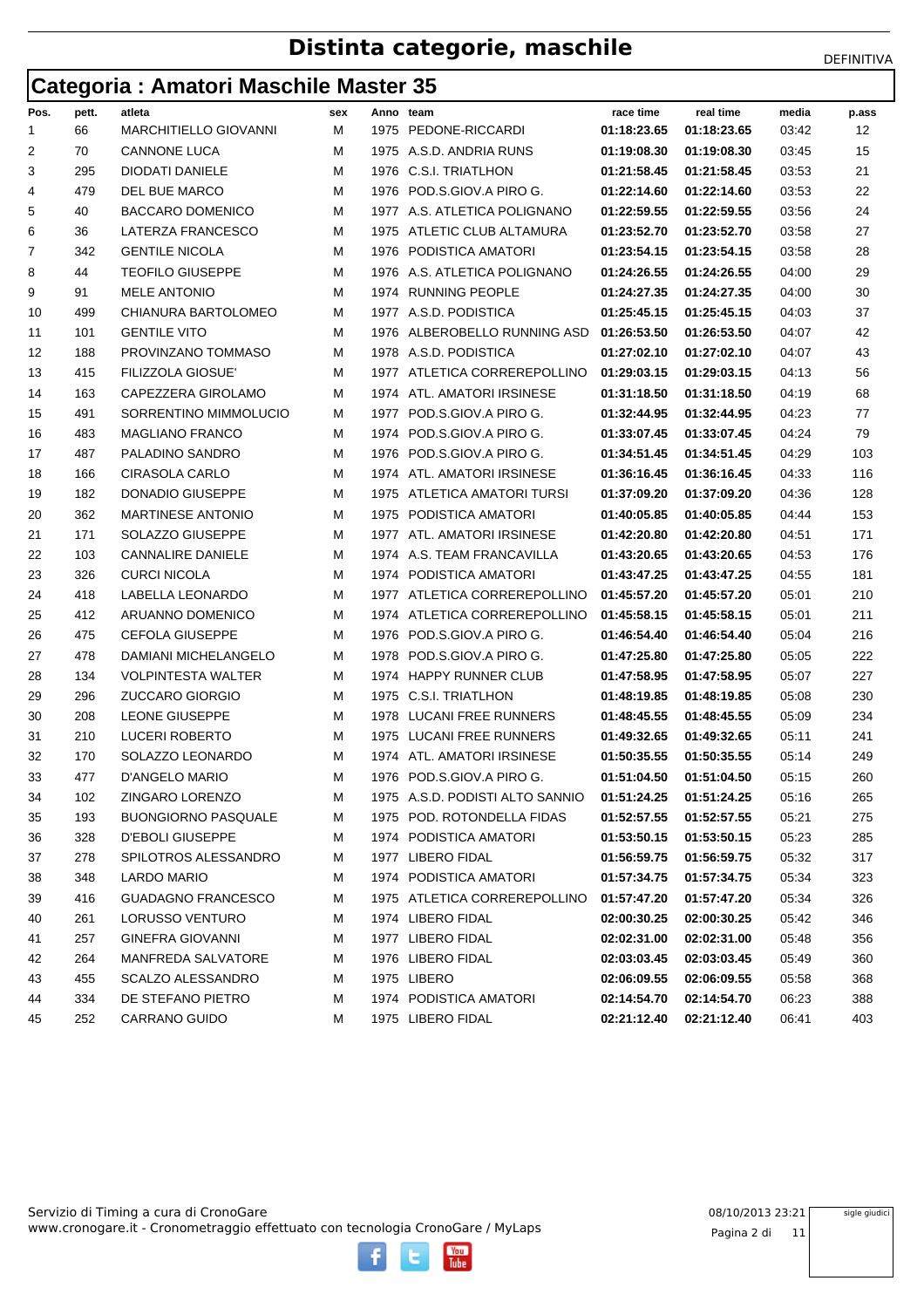## **Categoria : Amatori Maschile Master 40**

| Pos. | pett. | atleta                    | sex | Anno team |                               | race time                  | real time                | media | p.ass |
|------|-------|---------------------------|-----|-----------|-------------------------------|----------------------------|--------------------------|-------|-------|
| 1    | 473   | SPINGOLA MICHELANGELO     | м   |           | 1972 VALORE SALUTE, FORTI E   | 01:16:05.80                | 01:16:05.80              | 03:36 | 6     |
| 2    | 185   | <b>IMPERATORE ANTONIO</b> | м   |           | 1973 A.S.D. PODISTICA         | 01:19:00.90                | 01:19:00.90              | 03:44 | 14    |
| 3    | 37    | <b>MORRA GIULIANO</b>     | М   | 1971      | SPORT CENTER A.S.D.           | 01:20:04.20                | 01:20:04.20              | 03:47 | 17    |
| 4    | 240   | SORRENTINO ROCCO          | М   | 1971      | POOL SPORT TRIESTE            | 01:20:12.05                | 01:20:12.05              | 03:48 | 19    |
| 5    | 435   | <b>MARTORANO RAFFAELE</b> | М   | 1971      | ATLETICA AMATORI LAURIA       | 01:23:40.90                | 01:23:40.90              | 03:57 | 25    |
| 6    | 109   | <b>BUFFONE GIUSEPPE</b>   | м   |           | 1973 MARATHON CS              | 01:24:58.60                | 01:24:58.60              | 04:01 | 32    |
| 7    | 99    | <b>MINERVA VITO</b>       | м   | 1970      | <b>BIO AMBRA NEW AGE</b>      | 01:25:03.80                | 01:25:03.80              | 04:01 | 33    |
| 8    | 90    | <b>GRATTON GIOVANNI</b>   | М   | 1969      | <b>RUNNING PEOPLE</b>         | 01:25:31.25                | 01:25:31.25              | 04:03 | 35    |
| 9    | 150   | RICCIARDI GIOVANNI        | М   | 1971      | <b>CLUB BASILICATA MATERA</b> | 01:25:31.85                | 01:25:31.85              | 04:03 | 36    |
| 10   | 350   | LAVIANO VINCENZO ROCCO    | м   |           | 1973 PODISTICA AMATORI        | 01:26:06.40                | 01:26:06.40              | 04:04 | 39    |
| 11   | 285   | PETRARULO MAURO MARIO     | М   | 1970      | UISP POD. HERMES LAVELLO      | 01:27:10.75                | 01:27:10.75              | 04:07 | 44    |
| 12   | 183   | <b>FRANCOLINO PIETRO</b>  | м   |           | 1973 ATLETICA AMATORI TURSI   | 01:28:04.80                | 01:28:04.80              | 04:10 | 48    |
| 13   | 391   | <b>SCHIAVONE GIOVANNI</b> | М   |           | 1973 PODISTICA AMATORI        | 01:28:16.65                | 01:28:16.65              | 04:11 | 50    |
| 14   | 47    | <b>CAVALIERE ANTONIO</b>  | М   |           | 1973 ATLETICA DISFIDA DI      | 01:29:16.90                | 01:29:16.90              | 04:13 | 57    |
| 15   | 315   | <b>BOCCIA ANTONIO</b>     | м   | 1973      | PODISTICA AMATORI             | 01:31:10.40                | 01:31:10.40              | 04:19 | 66    |
| 16   | 207   | LAPERGOLA ANTONIO         | М   |           | 1969 LUCANI FREE RUNNERS      | 01:31:15.75                | 01:31:15.75              | 04:19 | 67    |
|      | 160   | RONDINONE GIUSEPPE        | М   | 1970      | <b>MARATHON CLUB GRASSANO</b> |                            |                          |       | 69    |
| 17   |       |                           |     |           |                               | 01:31:47.60<br>01:32:09.75 | 01:31:47.60              | 04:21 |       |
| 18   | 15    | <b>MONTEMURRO CIRO</b>    | М   | 1969      | AMATORI ATL. ACQUAVIVA        |                            | 01:32:09.75              | 04:22 | 73    |
| 19   | 504   | FILAZZOLA MARIO           | м   |           | 1972 A.S.D. PODISTICA         | 01:32:26.35                | 01:32:26.35              | 04:22 | 75    |
| 20   | 484   | <b>MAGLIANO GIOVANNI</b>  | М   |           | 1973 POD.S.GIOV.A PIRO G.     | 01:32:38.80                | 01:32:38.80              | 04:23 | 76    |
| 21   | 125   | <b>FERRARO GENNARO</b>    | м   |           | 1970 GS ATL. STRACAGNANO      | 01:33:12.60                | 01:33:12.60              | 04:25 | 83    |
| 22   | 344   | <b>GUERRA FRANCESCO</b>   | М   |           | 1970 PODISTICA AMATORI        | 01:33:41.80                | 01:33:41.80              | 04:26 | 92    |
| 23   | 363   | <b>MAUTONE NICOLA</b>     | М   |           | 1970 PODISTICA AMATORI        | 01:34:13.30                | 01:34:13.30              | 04:27 | 97    |
| 24   | 368   | <b>MORRONE NICOLA</b>     | м   |           | 1971 PODISTICA AMATORI        | 01:34:49.75                | 01:34:49.75              | 04:29 | 102   |
| 25   | 196   | SAGARIA SALVATORE         | м   |           | 1970 POD. ROTONDELLA FIDAS    | 01:35:06.35                | 01:35:06.35              | 04:30 | 104   |
| 26   | 467   | <b>ALAMPRESE ENRICO</b>   | М   | 1969      | TRANSEO                       | 01:36:35.45                | 01:36:35.45              | 04:34 | 119   |
| 27   | 377   | PIEDILATO SIMONE          | м   | 1973      | PODISTICA AMATORI             | 01:36:35.65                | 01:36:35.65              | 04:34 | 120   |
| 28   | 287   | QUAGLIARELLA NICO         | М   |           | 1970 UISP POD. HERMES LAVELLO | 01:38:03.15                | 01:38:03.15              | 04:38 | 136   |
| 29   | 216   | PUGLIESE NICOLA           | М   |           | 1972 LUCANI FREE RUNNERS      | 01:38:07.35                | 01:38:07.35              | 04:39 | 137   |
| 30   | 17    | PEDONE GIANLUCA           | М   | 1971      | AMATORI ATL. ACQUAVIVA        | 01:40:04.50                | 01:40:04.50              | 04:44 | 152   |
| 31   | 388   | <b>SARUBBO SAVERIO</b>    | м   |           | 1973 PODISTICA AMATORI        | 01:40:10.80                | 01:40:10.80              | 04:44 | 154   |
| 32   | 358   | MARCHESE GIANDOMENICO     | м   |           | 1969 PODISTICA AMATORI        | 01:40:16.95                | 01:40:16.95              | 04:45 | 157   |
| 33   | 30    | <b>CESARANO CARMINE</b>   | м   |           | 1972 G.S.ATLETICA AMATORI     | 01:40:28.25                | 01:40:28.25              | 04:45 | 159   |
| 34   | 454   | ELETTRICO FRANCESCO       | M   |           | 1972 ATLETICA ADELFIA         |                            | 01:40:59.25  01:40:59.25 | 04:47 | 164   |
| 35   | 213   | NUCERA LUCIANO            | M   |           | 1971 LUCANI FREE RUNNERS      | 01:41:50.05                | 01:41:50.05              | 04:49 | 168   |
| 36   | 338   | <b>FERRARO MARIO</b>      | М   |           | 1972 PODISTICA AMATORI        | 01:43:06.20                | 01:43:06.20              | 04:53 | 174   |
| 37   | 339   | FERRARO ANTONIO           | M   |           | 1969 PODISTICA AMATORI        | 01:43:40.95                | 01:43:40.95              | 04:54 | 179   |
| 38   | 498   | CASSESE CARLO             | М   |           | 1972 A.S.D. PODISTICA         | 01:44:29.45                | 01:44:29.45              | 04:57 | 189   |
| 39   | 505   | <b>MARINARO FRANCO</b>    | М   |           | 1970 A.S.D. PODISTICA         | 01:44:43.15                | 01:44:43.15              | 04:57 | 192   |
| 40   | 197   | BALDARI PASQUALINO        | м   |           | 1973 LUCANI FREE RUNNERS      | 01:44:56.05                | 01:44:56.05              | 04:58 | 194   |
| 41   | 233   | POTENZA PIETRO            | M   |           | 1973 ATLETICA GRASSANO        | 01:45:01.05                | 01:45:01.05              | 04:58 | 196   |
| 42   | 364   | MECCA VITO                | М   |           | 1971 PODISTICA AMATORI        | 01:45:10.25                | 01:45:10.25              | 04:59 | 200   |
| 43   | 242   | ALOISI OSVALDO            | М   |           | 1971 LIBERO FIDAL             | 01:45:22.90                | 01:45:22.90              | 04:59 | 204   |
| 44   | 41    | DE GIRARDIS VINCENZO      | M   |           | 1972 A.S. ATLETICA POLIGNANO  | 01:47:13.65                | 01:47:13.65              | 05:04 | 218   |
| 45   | 482   | LOVISI GIUSEPPE           | м   |           | 1969 POD.S.GIOV.A PIRO G.     | 01:47:15.00                | 01:47:15.00              | 05:05 | 219   |
| 46   | 427   | <b>CARLOMAGNO EGIDIO</b>  | M   |           | 1971 ATLETICA AMATORI LAURIA  | 01:47:15.50                | 01:47:15.50              | 05:05 | 220   |
| 47   | 352   | LONATO PAOLO              | м   |           | 1973 PODISTICA AMATORI        | 01:48:40.45                | 01:48:40.45              | 05:09 | 233   |
| 48   | 313   | <b>BILANCIA FABIO</b>     | М   |           | 1971 PODISTICA AMATORI        | 01:50:54.85                | 01:50:54.85              | 05:15 | 255   |
| 49   | 262   | <b>LORUSSO MARCO</b>      | М   |           | 1972 LIBERO FIDAL             | 01:50:55.10                | 01:50:55.10              | 05:15 | 256   |
| 50   | 96    | PERNIOLA GIOVANNI         | М   |           | 1970 MURGIA MARATHON          | 01:51:10.90                | 01:51:10.90              | 05:16 | 261   |
| 51   | 85    | <b>MODUGNO ANTONIO</b>    | м   |           | 1969 A.S.D. ANDRIA RUNS       | 01:51:23.55                | 01:51:23.55              | 05:16 | 264   |
| 52   | 226   | <b>DILEO FRANCO</b>       | M   |           | 1969 ATLETICA GRASSANO        | 01:51:33.80                | 01:51:33.80              | 05:17 | 268   |
| 53   | 383   | ROMEO FRANCESCO           | М   |           | 1973 PODISTICA AMATORI        | 01:52:43.10                | 01:52:43.10              | 05:20 | 274   |

www.cronogare.it - Cronometraggio effettuato con tecnologia CronoGare / MyLaps Servizio di Timing a cura di CronoGare 08/10/2013 23:21

**You**<br>Tube

Pagina 3 di 11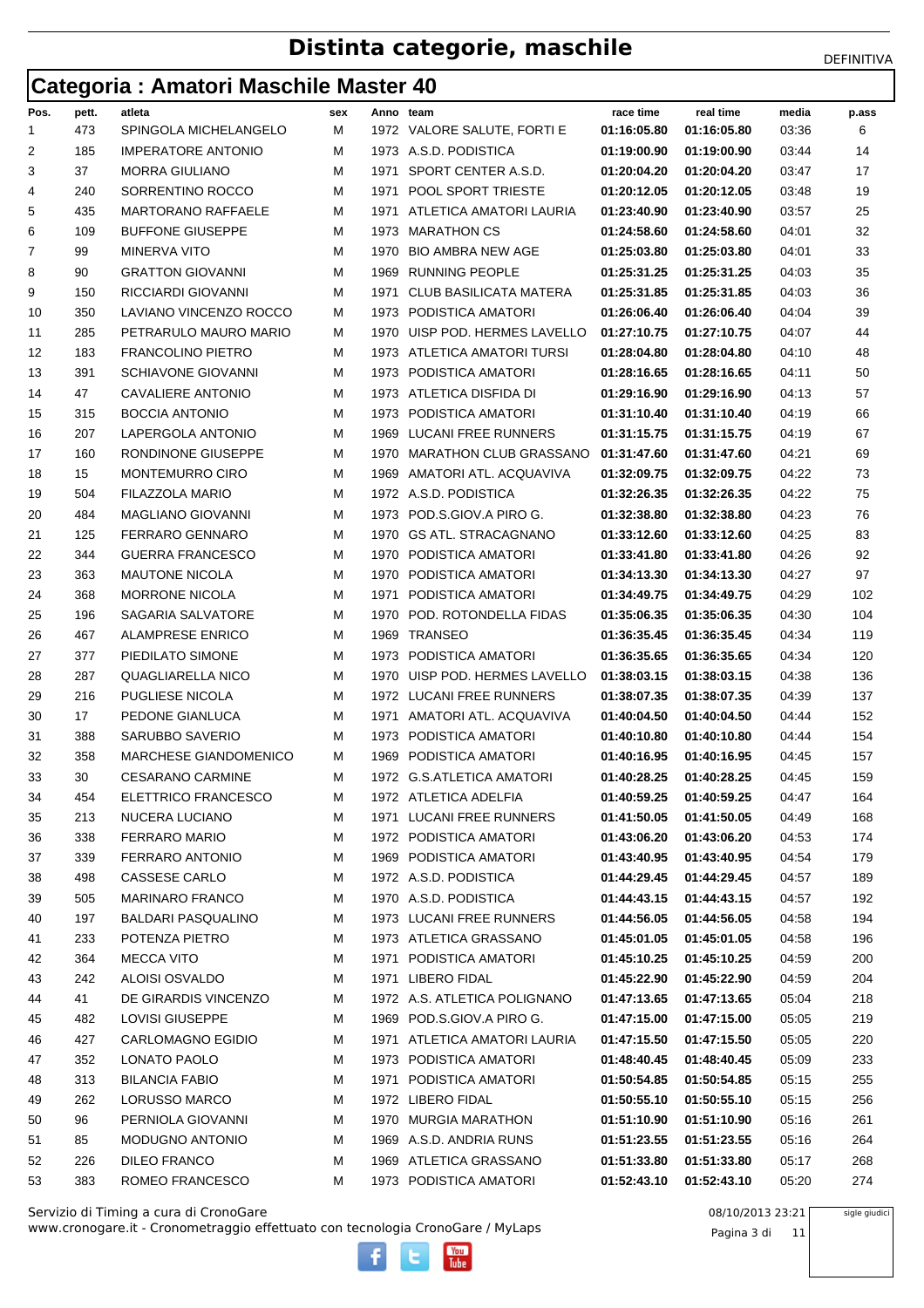## **Distinta categorie, maschile** DEFINITIVA

### **Categoria : Amatori Maschile Master 40**

|      | ີ     |                               |     |      |                               |             |             |       |       |
|------|-------|-------------------------------|-----|------|-------------------------------|-------------|-------------|-------|-------|
| Pos. | pett. | atleta                        | sex |      | Anno team                     | race time   | real time   | media | p.ass |
| 54   | 471   | <b>DAPOTO MASSIMO</b>         | M   | 1971 | A.S. AMATORI VILLA PAMPHILI   | 01:53:12.55 | 01:53:12.55 | 05:21 | 278   |
| 55   | 115   | NAPOLETANO GENNARO            | м   | 1969 | <b>VIOLETTACLUB</b>           | 01:54:08.65 | 01:54:08.65 | 05:24 | 288   |
| 56   | 413   | CICCIMARRA TOMMASO            | M   | 1971 | ATLETICA CORREREPOLLINO       | 01:54:23.95 | 01:54:23.95 | 05:25 | 290   |
| 57   | 492   | SORRENTINO GIUSEPPE           | м   | 1972 | POD.S.GIOV.A PIRO G.          | 01:54:30.85 | 01:54:30.85 | 05:25 | 292   |
| 58   | 283   | <b>ZOTTA FRANCESCO</b>        | м   | 1970 | <b>LIBERO FIDAL</b>           | 01:55:23.90 | 01:55:23.90 | 05:28 | 299   |
| 59   | 508   | <b>RUSSO LEONARDO</b>         | M   | 1973 | A.S.D. PODISTICA              | 01:55:57.35 | 01:55:57.35 | 05:29 | 302   |
| 60   | 356   | <b>LUSSU GIANNANDREA</b>      | M   | 1970 | PODISTICA AMATORI             | 01:56:01.00 | 01:56:01.00 | 05:29 | 303   |
| 61   | 194   | <b>DILORENZO FRANCESCO</b>    | м   | 1970 | POD. ROTONDELLA FIDAS         | 01:56:45.35 | 01:56:45.35 | 05:32 | 314   |
| 62   | 457   | <b>BRESCIA PASQUALE</b>       | м   | 1972 | <b>BRAMEA VULTUR RUNNERS</b>  | 01:56:45.50 | 01:56:45.50 | 05:32 | 315   |
| 63   | 256   | <b>GENTILE ROCCO</b>          | м   | 1973 | <b>LIBERO FIDAL</b>           | 01:58:14.25 | 01:58:14.25 | 05:36 | 329   |
| 64   | 267   | <b>MAZZIOTTA MICHELE</b>      | м   | 1971 | <b>LIBERO FIDAL</b>           | 01:58:31.35 | 01:58:31.35 | 05:37 | 331   |
| 65   | 411   | <b>SAPIO PIETRO</b>           | м   | 1970 | ATLETICA PALAZZO              | 01:59:23.85 | 01:59:23.85 | 05:39 | 336   |
| 66   | 265   | MARCODOPPIDO TEODOSIO         | м   | 1970 | <b>LIBERO FIDAL</b>           | 01:59:25.65 | 01:59:25.65 | 05:39 | 338   |
| 67   | 274   | POMARICO ANTONIO              | м   | 1971 | <b>LIBERO FIDAL</b>           | 01:59:38.60 | 01:59:38.60 | 05:40 | 340   |
| 68   | 507   | PETROSINO ROCCO               | м   | 1973 | A.S.D. PODISTICA              | 02:00:30.00 | 02:00:30.00 | 05:42 | 345   |
| 69   | 220   | SOLLAZZO DONATELLO            | м   | 1973 | <b>LUCANI FREE RUNNERS</b>    | 02:00:32.00 | 02:00:32.00 | 05:42 | 347   |
| 70   | 198   | <b>BRONZINO ROCCO ANTONIO</b> | м   | 1970 | <b>LUCANI FREE RUNNERS</b>    | 02:01:59.70 | 02:01:59.70 | 05:46 | 355   |
| 71   | 251   | <b>CARELLA ANTONIO</b>        | м   | 1972 | <b>LIBERO FIDAL</b>           | 02:02:53.05 | 02:02:53.05 | 05:49 | 357   |
| 72   | 153   | <b>CORETTI FRANCESCO</b>      | M   | 1969 | <b>MARATHON CLUB GRASSANO</b> | 02:02:55.60 | 02:02:55.60 | 05:49 | 358   |
| 73   | 227   | <b>GENTILE INNOCENZO</b>      | м   |      | 1972 ATLETICA GRASSANO        | 02:06:11.65 | 02:06:11.65 | 05:58 | 370   |
| 74   | 275   | ROMANO GIANLUCA               | м   | 1971 | <b>LIBERO FIDAL</b>           | 02:06:31.55 | 02:06:31.55 | 05:59 | 371   |
| 75   | 270   | <b>ORIENTE FABIO</b>          | м   | 1973 | <b>LIBERO FIDAL</b>           | 02:15:06.00 | 02:15:06.00 | 06:24 | 389   |
| 76   | 360   | MARCODOPPIDO ROCCO            | м   | 1970 | PODISTICA AMATORI             | 02:26:29.60 | 02:26:29.60 | 06:56 | 405   |
| 77   | 434   | <b>MARTORANO MICHELE</b>      | м   |      | 1973 ATLETICA AMATORI LAURIA  | 02:27:51.05 | 02:27:51.05 | 07:00 | 406   |
|      |       |                               |     |      |                               |             |             |       |       |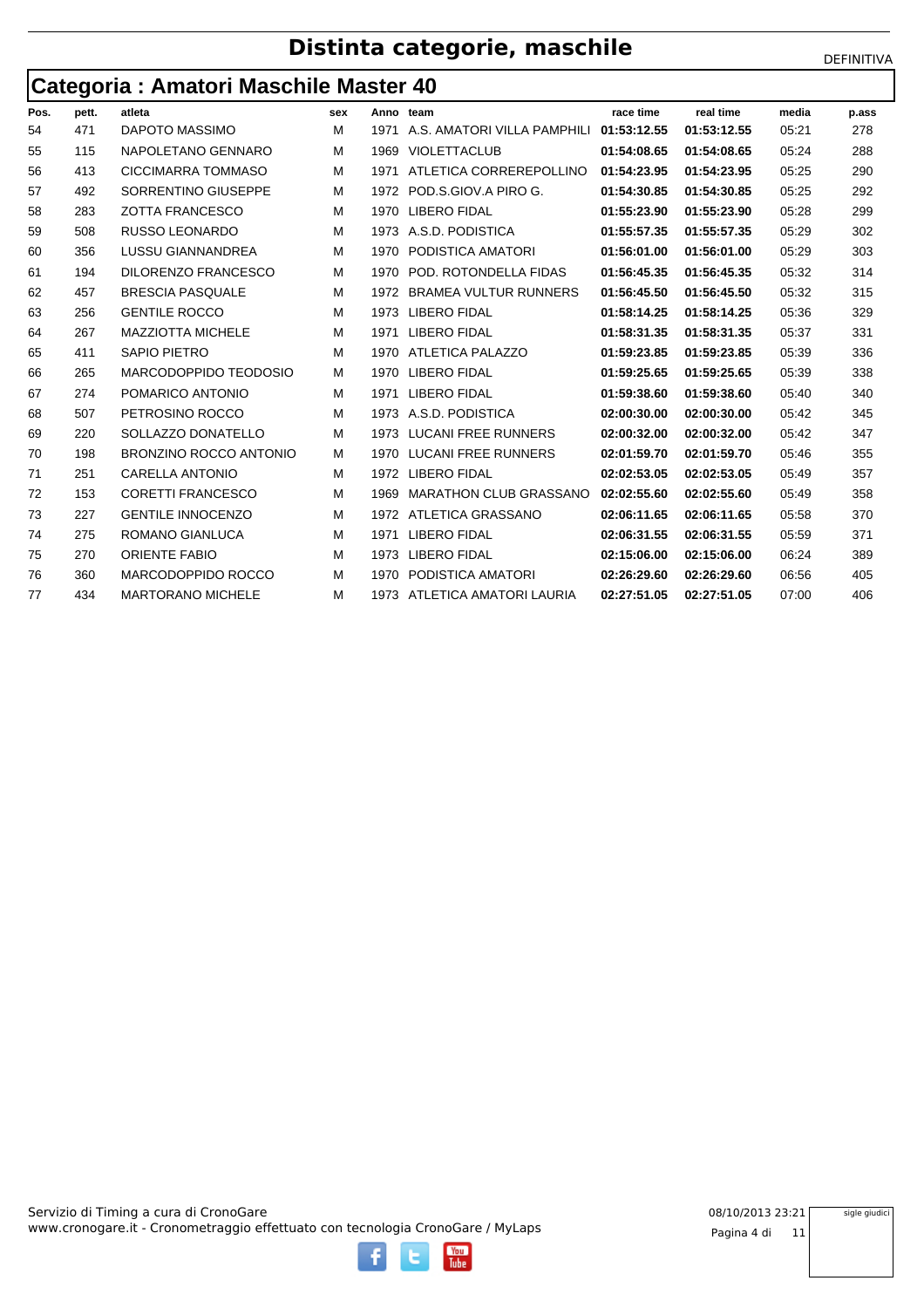### **Categoria : Amatori Maschile Master 45**

|      | ັ     |                             |     |           |                               |             |             |       |       |
|------|-------|-----------------------------|-----|-----------|-------------------------------|-------------|-------------|-------|-------|
| Pos. | pett. | atleta                      | sex | Anno team |                               | race time   | real time   | media | p.ass |
| 1    | 98    | LAVARRA GREGORIO            | М   | 1968      | <b>BIO AMBRA NEW AGE</b>      | 01:23:47.20 | 01:23:47.20 | 03:58 | 26    |
| 2    | 390   | <b>SCALDAFERRI DOMENICO</b> | М   | 1968      | PODISTICA AMATORI             | 01:24:47.45 | 01:24:47.45 | 04:01 | 31    |
| 3    | 48    | DI LEO GIUSEPPE             | м   | 1966      | ATLETICA DISFIDA DI           | 01:26:36.25 | 01:26:36.25 | 04:06 | 41    |
| 4    | 151   | <b>SCHIAVONE ANGELO</b>     | М   | 1966      | CLUB BASILICATA MATERA        | 01:27:52.70 | 01:27:52.70 | 04:09 | 45    |
| 5    | 414   | <b>FIGUNDIO ANTONIO</b>     | М   | 1967      | ATLETICA CORREREPOLLINO       | 01:28:11.45 | 01:28:11.45 | 04:10 | 49    |
| 6    | 286   | PISANI GIOVANNI             | м   | 1964      | UISP POD. HERMES LAVELLO      | 01:28:20.10 | 01:28:20.10 | 04:11 | 51    |
| 7    | 408   | <b>CARDILLO GIUSEPPE</b>    | М   | 1968      | ATLETICA PALAZZO              | 01:28:59.95 | 01:28:59.95 | 04:13 | 54    |
| 8    | 25    | DE LEONARDIS NICOLA         | М   |           | 1967 A.A.'E. MANZARI'         | 01:29:02.35 | 01:29:02.35 | 04:13 | 55    |
| 9    | 26    | <b>PALMIERI PASQUALE</b>    | м   | 1968      | A.A.'E. MANZARI'              | 01:29:17.65 | 01:29:17.65 | 04:13 | 58    |
| 10   | 333   | DE LUCA FRANCESCO           | М   | 1965      | PODISTICA AMATORI             | 01:29:33.15 | 01:29:33.15 | 04:14 | 60    |
| 11   | 126   | SORRENTINO PASQUALE         | М   | 1968      | <b>MARATONETI GENOVESI</b>    | 01:30:30.40 | 01:30:30.40 | 04:17 | 63    |
| 12   | 177   | <b>CORRADO GIULIO</b>       | м   | 1964      | A.S. POD. AMATORI             | 01:30:38.30 | 01:30:38.30 | 04:17 | 64    |
| 13   | 16    | NICASSIO LEONARDO           | М   | 1968      | AMATORI ATL. ACQUAVIVA        | 01:32:55.05 | 01:32:55.05 | 04:24 | 78    |
| 14   | 347   | LAGUARDIA ANTONIO           | М   | 1968      | PODISTICA AMATORI             | 01:33:10.65 | 01:33:10.65 | 04:24 | 81    |
| 15   | 309   | <b>BASENTINI VITTORIO</b>   | М   | 1964      | PODISTICA AMATORI             | 01:33:10.70 | 01:33:10.70 | 04:24 | 82    |
| 16   | 158   | POTENZA ANGELO RAFFAELE     | М   | 1967      | MARATHON CLUB GRASSANO        | 01:33:39.35 | 01:33:39.35 | 04:26 | 89    |
| 17   | 365   | <b>MECCA LEONARDO</b>       | М   | 1966      | PODISTICA AMATORI             | 01:33:41.20 | 01:33:41.20 | 04:26 | 91    |
| 18   | 180   | RINALDI GAETANO             | М   | 1964      | A.S. POD. AMATORI             | 01:33:47.60 | 01:33:47.60 | 04:26 | 93    |
| 19   | 332   | DE LUCA GIUSEPPE            | М   | 1965      | PODISTICA AMATORI             | 01:33:51.15 | 01:33:51.15 | 04:26 | 94    |
| 20   | 13    | <b>IPPOLITO GIOVANNI</b>    | М   | 1966      | AMATORI ATL. ACQUAVIVA        | 01:34:26.65 | 01:34:26.65 | 04:28 | 98    |
| 21   | 50    | ALFARANO ALBERICO           | М   | 1968      | ATLETICA ADELFIA              | 01:36:05.90 | 01:36:05.90 | 04:33 | 115   |
| 22   | 114   | <b>VENTIMIGLIA CARMELO</b>  | М   | 1965      | <b>CLUB RUNNER 87 VALENTE</b> | 01:36:23.70 | 01:36:23.70 | 04:34 | 117   |
| 23   | 273   | PASCARETTA LUIGI            | М   |           | 1968 LIBERO FIDAL             | 01:37:06.15 | 01:37:06.15 | 04:36 | 127   |
| 24   | 231   | MONTESANO DOMENICO          | м   | 1964      | ATLETICA GRASSANO             | 01:37:49.45 | 01:37:49.45 | 04:38 | 133   |
| 25   | 486   | <b>MORABITO GIUSEPPE</b>    | М   | 1966      | POD.S.GIOV.A PIRO G.          | 01:37:58.55 | 01:37:58.55 | 04:38 | 135   |
| 26   | 20    | PONTRANDOLFO PIETRO         | М   | 1966      | AMATORI ATL. ACQUAVIVA        | 01:38:26.05 | 01:38:26.05 | 04:39 | 139   |
| 27   | 321   | <b>CERVERIZZO GUIDO</b>     | М   | 1964      | PODISTICA AMATORI             | 01:38:33.75 | 01:38:33.75 | 04:40 | 141   |
| 28   | 428   | <b>CARLOMAGNO PIETRO</b>    | М   | 1964      | ATLETICA AMATORI LAURIA       | 01:38:45.10 | 01:38:45.10 | 04:40 | 142   |
| 29   | 223   | CALCIANO DOMENICO           | М   | 1964      | ATLETICA GRASSANO             | 01:38:49.55 | 01:38:49.55 | 04:41 | 144   |
| 30   | 118   | <b>TRAVE ANGELO</b>         | М   | 1964      | VIOLETTACLUB                  | 01:40:03.05 | 01:40:03.05 | 04:44 | 151   |
| 31   | 359   | <b>MARCHESE LUIGI</b>       | М   | 1968      | PODISTICA AMATORI             | 01:40:24.40 | 01:40:24.40 | 04:45 | 158   |
| 32   | 174   | <b>GALLITELLI ANTONIO</b>   | М   | 1964      | PODISTICA BERNALDESE          | 01:41:32.75 | 01:41:32.75 | 04:48 | 167   |
| 33   | 327   | <b>CURIALE GAETANO</b>      | М   |           | 1968 PODISTICA AMATORI        | 01:41:54.65 | 01:41:54.65 | 04:49 | 169   |
| 34   | 395   | TAURISANO EUGENIO           | M   |           | 1967 PODISTICA AMATORI        | 01:43:30.45 | 01:43:30.45 | 04:54 | 177   |
| 35   | 209   | LIUZZI VINCENZO             | M   |           | 1968 LUCANI FREE RUNNERS      | 01:43:36.00 | 01:43:36.00 | 04:54 | 178   |
| 36   | 369   | NOLE' VINCENZO              | М   |           | 1964 PODISTICA AMATORI        | 01:43:43.20 | 01:43:43.20 | 04:54 | 180   |
| 37   | 294   | SACCHETTI GERMANO ROCCO     | м   |           | 1965 UISP FREE BIKERS         | 01:43:58.35 | 01:43:58.35 | 04:55 | 182   |
| 38   | 402   | <b>VILLANO NICOLA</b>       | M   |           | 1964 PODISTICA AMATORI        | 01:44:19.75 | 01:44:19.75 | 04:56 | 187   |
| 39   | 340   | <b>FIERRO GIANCARLO</b>     | M   |           | 1967 PODISTICA AMATORI        | 01:44:26.75 | 01:44:26.75 | 04:57 | 188   |
| 40   | 202   | DE STEFANO LUCIO            | М   |           | 1964 LUCANI FREE RUNNERS      | 01:44:56.50 | 01:44:56.50 | 04:58 | 195   |
| 41   | 513   | SEMERARO VITANTONIO         | M   |           | 1965 GRUPPO MARATHON          | 01:45:02.30 | 01:45:02.30 | 04:58 | 197   |
| 42   | 116   | <b>RUSSO GENNARINO</b>      | M   |           | 1966 VIOLETTACLUB             | 01:45:19.85 | 01:45:19.85 | 04:59 | 201   |
| 43   | 259   | LAUCIELLO FRANCO            | М   |           | 1965 LIBERO FIDAL             | 01:45:33.75 | 01:45:33.75 | 05:00 | 207   |
| 44   | 192   | BATTAFARANO GIUSEPPE        | M   |           | 1965 POD. ROTONDELLA FIDAS    | 01:45:52.05 | 01:45:52.05 | 05:01 | 209   |
| 45   | 245   | <b>BARBANO ANGELO</b>       | M   |           | 1964 LIBERO FIDAL             | 01:46:35.25 | 01:46:35.25 | 05:03 | 215   |
| 46   | 224   | <b>CUNIGLIO ANGELO</b>      | М   |           | 1964 ATLETICA GRASSANO        | 01:47:28.05 | 01:47:28.05 | 05:05 | 223   |
| 47   | 167   | DECOLLANZ ANGELO            | M   |           | 1964 ATL. AMATORI IRSINESE    | 01:47:43.40 | 01:47:43.40 | 05:06 | 224   |
| 48   | 149   | <b>CAMPANELLI MICHELE</b>   | M   |           | 1967 CLUB BASILICATA MATERA   | 01:48:26.80 | 01:48:26.80 | 05:08 | 231   |
| 49   | 247   | <b>BIANCHINI FRANCESCO</b>  | м   |           | 1965 LIBERO FIDAL             | 01:48:36.35 | 01:48:36.35 | 05:08 | 232   |
| 50   | 297   | EPIFANI MAURIZIO            | M   |           | 1968 G.S. AVIS LAGONEGRO      | 01:48:49.00 | 01:48:49.00 | 05:09 | 235   |
| 51   | 371   | PAFUNDI ANTONIO             | М   |           | 1968 PODISTICA AMATORI        | 01:49:15.00 | 01:49:15.00 | 05:10 | 240   |
| 52   | 461   | FRASCELLA DONATO            | М   |           | 1965 BRAMEA VULTUR RUNNERS    | 01:50:10.30 | 01:50:10.30 | 05:13 | 245   |
| 53   | 164   | CAPEZZERA RAFFAELE          | м   |           | 1966 ATL. AMATORI IRSINESE    | 01:50:34.60 | 01:50:34.60 | 05:14 | 248   |
|      |       |                             |     |           |                               |             |             |       |       |

www.cronogare.it - Cronometraggio effettuato con tecnologia CronoGare / MyLaps Servizio di Timing a cura di CronoGare 08/10/2013 23:21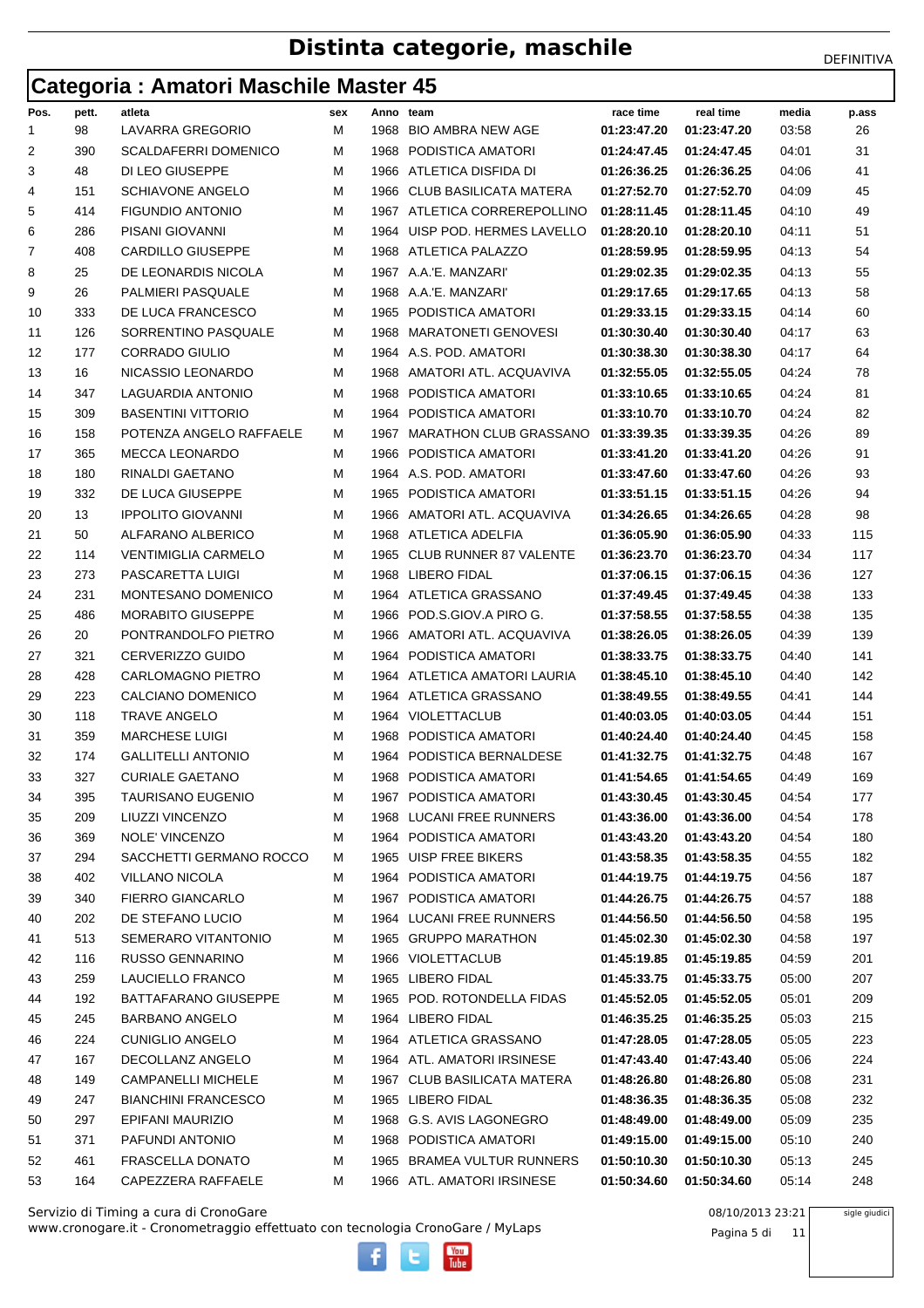## **Distinta categorie, maschile** DEFINITIVA

### **Categoria : Amatori Maschile Master 45**

|      | ັ     |                           |     |      |                               |             |             |       |       |
|------|-------|---------------------------|-----|------|-------------------------------|-------------|-------------|-------|-------|
| Pos. | pett. | atleta                    | sex |      | Anno team                     | race time   | real time   | media | p.ass |
| 54   | 509   | <b>SANTORO NICOLA</b>     | м   | 1966 | A.S.D. PODISTICA              | 01:50:39.40 | 01:50:39.40 | 05:14 | 251   |
| 55   | 178   | <b>COSENTINO ROCCO</b>    | M   | 1966 | A.S. POD. AMATORI             | 01:50:47.65 | 01:50:47.65 | 05:15 | 252   |
| 56   | 314   | <b>BILANCIA RAFFAELE</b>  | м   | 1966 | PODISTICA AMATORI             | 01:50:54.65 | 01:50:54.65 | 05:15 | 254   |
| 57   | 205   | <b>FANUZZI GENESIO</b>    | м   | 1968 | <b>LUCANI FREE RUNNERS</b>    | 01:52:14.55 | 01:52:14.55 | 05:19 | 271   |
| 58   | 161   | RUBINO INNOCENZO          | м   | 1966 | <b>MARATHON CLUB GRASSANO</b> | 01:53:10.45 | 01:53:10.45 | 05:21 | 277   |
| 59   | 406   | <b>VITA ANGELO</b>        | м   | 1966 | PODISTICA AMATORI             | 01:53:17.85 | 01:53:17.85 | 05:22 | 279   |
| 60   | 324   | <b>CORLETO LUIGI</b>      | м   | 1964 | PODISTICA AMATORI             | 01:53:19.90 | 01:53:19.90 | 05:22 | 281   |
| 61   | 381   | ROCCO MARIO               | м   | 1967 | PODISTICA AMATORI             | 01:53:50.30 | 01:53:50.30 | 05:23 | 286   |
| 62   | 497   | <b>CARAMIA GIOVANNI</b>   | м   |      | 1967 A.S.D. PODISTICA         | 01:54:08.85 | 01:54:08.85 | 05:24 | 289   |
| 63   | 201   | <b>CARIGLIA LEONARDO</b>  | м   | 1967 | <b>LUCANI FREE RUNNERS</b>    | 01:54:30.05 | 01:54:30.05 | 05:25 | 291   |
| 64   | 230   | <b>MALVINNI ANTONELLO</b> | м   |      | 1964 ATLETICA GRASSANO        | 01:55:11.65 | 01:55:11.65 | 05:27 | 296   |
| 65   | 288   | <b>VENAFRO MICHELE</b>    | м   | 1965 | UISP POD. HERMES LAVELLO      | 01:55:22.35 | 01:55:22.35 | 05:28 | 297   |
| 66   | 165   | <b>CASERTA GIUSEPPE</b>   | M   | 1967 | ATL. AMATORI IRSINESE         | 01:56:15.70 | 01:56:15.70 | 05:30 | 307   |
| 67   | 366   | <b>MILANO VITO</b>        | M   | 1967 | PODISTICA AMATORI             | 01:56:17.85 | 01:56:17.85 | 05:30 | 309   |
| 68   | 249   | <b>CAPUANO MICHELE</b>    | м   | 1964 | <b>LIBERO FIDAL</b>           | 01:56:59.95 | 01:56:59.95 | 05:32 | 318   |
| 69   | 290   | <b>AULICINO SALVATORE</b> | M   | 1965 | <b>UISP FREE BIKERS</b>       | 01:57:08.30 | 01:57:08.30 | 05:33 | 319   |
| 70   | 133   | SICILIANO ANDREA          | м   | 1966 | <b>HAPPY RUNNER CLUB</b>      | 01:57:23.80 | 01:57:23.80 | 05:33 | 321   |
| 71   | 450   | <b>ASCOLI SILVIO</b>      | м   | 1967 | <b>LIBERO FIDAL</b>           | 01:58:13.75 | 01:58:13.75 | 05:36 | 328   |
| 72   | 301   | <b>PERNICE GIOVANNI</b>   | м   | 1964 | NUOVA ATLETICA POTENZA        | 01:58:37.00 | 01:58:37.00 | 05:37 | 332   |
| 73   | 460   | <b>DIANA NUNZIO</b>       | M   | 1968 | <b>BRAMEA VULTUR RUNNERS</b>  | 01:58:50.75 | 01:58:50.75 | 05:37 | 334   |
| 74   | 215   | PERCIANTE GAETANO         | M   | 1964 | <b>LUCANI FREE RUNNERS</b>    | 01:59:12.00 | 01:59:12.00 | 05:39 | 335   |
| 75   | 212   | <b>MINEI ARCANGELO</b>    | м   | 1965 | <b>LUCANI FREE RUNNERS</b>    | 02:00:06.45 | 02:00:06.45 | 05:41 | 344   |
| 76   | 345   | <b>IACOBUZIO TEODOSIO</b> | м   | 1965 | PODISTICA AMATORI             | 02:00:49.05 | 02:00:49.05 | 05:43 | 351   |
| 77   | 496   | <b>ARCADIO MAURO</b>      | м   |      | 1964 A.S.D. PODISTICA         | 02:06:01.45 | 02:06:01.45 | 05:58 | 366   |
| 78   | 127   | PERRONE VINCENZO          | м   | 1964 | <b>G.S. SILENZIOSI LECCE</b>  | 02:09:59.65 | 02:09:59.65 | 06:09 | 381   |
| 79   | 71    | <b>CANNONE GIOVANNI</b>   | м   | 1966 | A.S.D. ANDRIA RUNS            | 02:19:45.50 | 02:19:45.50 | 06:37 | 401   |
| 80   | 322   | COGLIANDRO DOMENICO       | м   |      | 1964 PODISTICA AMATORI        | 02:20:03.15 | 02:20:03.15 | 06:38 | 402   |
|      |       |                           |     |      |                               |             |             |       |       |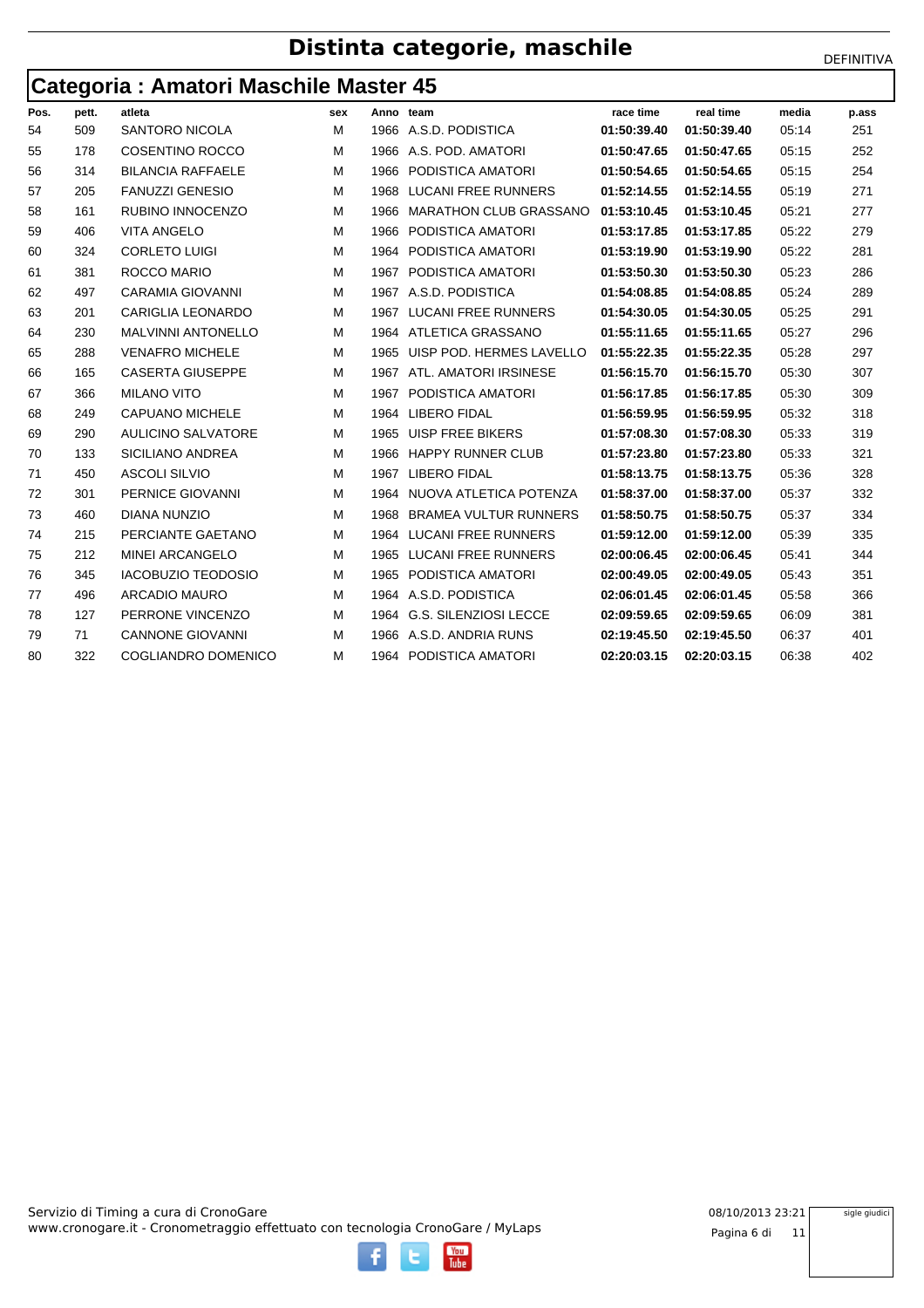## **Categoria : Amatori Maschile Master 50**

| Pos. | pett. | atleta                          | sex | Anno team |                              | race time   | real time                 | media | p.ass |
|------|-------|---------------------------------|-----|-----------|------------------------------|-------------|---------------------------|-------|-------|
| 1    | 246   | BERTERAME ROCCO                 | м   |           | 1961 LIBERO FIDAL            | 01:32:03.65 | 01:32:03.65               | 04:21 | 72    |
| 2    | 426   | <b>BRUNO FRANCESCANTONIO</b>    | М   |           | 1962 ATLETICA AMATORI LAURIA | 01:33:19.60 | 01:33:19.60               | 04:25 | 84    |
| 3    | 458   | <b>CAPPA PASQUALE</b>           | м   | 1963      | <b>BRAMEA VULTUR RUNNERS</b> | 01:33:22.45 | 01:33:22.45               | 04:25 | 85    |
| 4    | 336   | DI GIUSEPPE PAOLO               | м   | 1961      | PODISTICA AMATORI            | 01:33:28.45 | 01:33:28.45               | 04:25 | 88    |
| 5    | 232   | PIRRONE MICHELE                 | М   | 1963      | ATLETICA GRASSANO            | 01:34:10.45 | 01:34:10.45               | 04:27 | 96    |
| 6    | 49    | <b>TUPPUTI GIUSEPPE</b>         | М   | 1959      | ATLETICA DISFIDA DI          | 01:34:30.35 | 01:34:30.35               | 04:28 | 100   |
| 7    | 466   | <b>SCOLAMIERO FRANCESCO</b>     | м   | 1960      | <b>BRAMEA VULTUR RUNNERS</b> | 01:34:37.35 | 01:34:37.35               | 04:29 | 101   |
| 8    | 393   | SILEO SALVATORE                 | М   | 1962      | PODISTICA AMATORI            | 01:35:22.35 | 01:35:22.35               | 04:31 | 106   |
| 9    | 354   | LORUSSO SERGIO GIOVANNI         | м   | 1961      | PODISTICA AMATORI            | 01:35:22.60 | 01:35:22.60               | 04:31 | 107   |
| 10   | 404   | <b>VIOLA LUCIANO</b>            | м   | 1961      | PODISTICA AMATORI            | 01:35:40.50 | 01:35:40.50               | 04:32 | 111   |
| 11   | 510   | <b>STELLA COSIMO</b>            | М   | 1959      | A.S.D. PODISTICA             | 01:35:54.60 | 01:35:54.60               | 04:32 | 112   |
| 12   | 481   | <b>GRIECO EDOARDO</b>           | М   |           | 1963 POD.S.GIOV.A PIRO G.    | 01:36:40.35 | 01:36:40.35               | 04:34 | 121   |
| 13   | 28    | TROILO ANGELO                   | м   | 1959      | A.A.'E. MANZARI'             | 01:36:48.30 | 01:36:48.30               | 04:35 | 122   |
| 14   | 337   | <b>ESPOSITO ANTONIO ALFONSO</b> | М   |           | 1962 PODISTICA AMATORI       | 01:37:14.25 | 01:37:14.25               | 04:36 | 129   |
| 15   | 293   | <b>OLIVIERI GIACOMO</b>         | М   | 1961      | <b>UISP FREE BIKERS</b>      | 01:37:26.25 | 01:37:26.25               | 04:37 | 131   |
| 16   | 120   | <b>AUCELLO MARIO</b>            | м   | 1963      | A.S. CULTURALE POD. S.       | 01:39:58.15 | 01:39:58.15               | 04:44 | 149   |
| 17   | 204   | DONADIO GIUSEPPE                | М   | 1961      | LUCANI FREE RUNNERS          | 01:40:12.60 | 01:40:12.60               | 04:44 | 155   |
| 18   | 325   | <b>CORTESE GUGLIELMO</b>        | М   | 1963      | PODISTICA AMATORI            | 01:40:38.55 | 01:40:38.55               | 04:46 | 161   |
| 19   | 124   | ZAGARIA ANGELO ANTONIO          | м   |           | 1961 A.S. CULTURALE POD. S.  | 01:40:52.85 | 01:40:52.85               | 04:46 | 163   |
| 20   | 19    | PETRUZZELLIS LEONARDO           | М   | 1960      | AMATORI ATL, ACQUAVIVA       | 01:42:21.55 | 01:42:21.55               | 04:51 | 172   |
| 21   | 310   | <b>BATTISTA FRANCESCO</b>       | М   | 1959      | PODISTICA AMATORI            | 01:43:14.55 | 01:43:14.55               | 04:53 | 175   |
| 22   | 269   | <b>MONTANARO LEONARDO</b>       | м   |           | 1962 LIBERO FIDAL            | 01:44:07.75 | 01:44:07.75               | 04:56 | 185   |
| 23   | 39    | ANGIOLILLO PIETRO               | М   | 1959      | PODISTICA ALBEROBELLO        | 01:44:37.15 | 01:44:37.15               | 04:57 | 190   |
| 24   | 63    | DICOLANGELO ETTORE              | М   | 1961      | <b>BARLETTA SPORTIVA</b>     | 01:44:41.90 | 01:44:41.90               | 04:57 | 191   |
| 25   | 93    | <b>FORTE VINCENZO</b>           | м   |           | 1962 MURGIA MARATHON         | 01:45:08.85 | 01:45:08.85               | 04:59 | 199   |
| 26   | 172   | CASTANO GIAMBATTISTA            | М   |           | 1962 PODISTICA BERNALDESE    | 01:46:09.90 | 01:46:09.90               | 05:01 | 212   |
| 27   | 132   | RODI FERNANDO                   | М   | 1963      | <b>HAPPY RUNNER CLUB</b>     | 01:46:13.70 | 01:46:13.70               | 05:02 | 213   |
| 28   | 403   | <b>VINCIGUERRA VINCENZO</b>     | м   | 1959      | PODISTICA AMATORI            | 01:46:21.75 | 01:46:21.75               | 05:02 | 214   |
| 29   | 11    | <b>CARRIERE MARIO</b>           | М   | 1963      | AMATORI ATL. ACQUAVIVA       | 01:46:59.45 | 01:46:59.45               | 05:04 | 217   |
| 30   | 143   | <b>FINAMORE MICHELE</b>         | м   | 1961      | <b>G.S. ATHLOS MATERA</b>    | 01:47:54.95 | 01:47:54.95               | 05:06 | 225   |
| 31   | 370   | PACILIO LUIGI                   | М   | 1960      | PODISTICA AMATORI            | 01:48:53.85 | 01:48:53.85               | 05:09 | 236   |
| 32   | 312   | BERTERAME DONATO                | М   | 1960      | PODISTICA AMATORI            | 01:49:14.95 | 01:49:14.95               | 05:10 | 239   |
| 33   | 432   | LABANCA FRANCESCO               | м   |           | 1963 ATLETICA AMATORI LAURIA | 01:49:35.10 | 01:49:35.10               | 05:11 | 242   |
| 34   | 316   | <b>BUONANSEGNA LUIGI</b>        | М   |           | 1960 PODISTICA AMATORI       |             | 01:50:13.05   01:50:13.05 | 05:13 | 246   |
| 35   | 191   | ZAMBRELLA COSIMO DAMIANO        | м   |           | 1963 A.S.D. PODISTICA        | 01:50:38.65 | 01:50:38.65               | 05:14 | 250   |
| 36   | 453   | DONNOLI GERARDO                 | М   |           | 1961 LIBERI FIDAL            | 01:50:49.35 | 01:50:49.35               | 05:15 | 253   |
| 37   | 398   | TROMBETTA MATTEO                | M   |           | 1963 PODISTICA AMATORI       | 01:50:57.55 | 01:50:57.55               | 05:15 | 257   |
| 38   | 304   | AICALE ANTONIO                  | M   |           | 1959 PODISTICA AMATORI       | 01:51:01.30 | 01:51:01.30               | 05:15 | 259   |
| 39   | 111   | <b>MARINO MARIO</b>             | M   |           | 1959 MARATHON CS             | 01:51:48.75 | 01:51:48.75               | 05:17 | 269   |
| 40   | 488   | PISANI GERARDO                  | М   |           | 1960 POD.S.GIOV.A PIRO G.    | 01:51:55.70 | 01:51:55.70               | 05:18 | 270   |
| 41   | 248   | <b>BRUSCELLA VINCENZO</b>       | М   |           | 1962 LIBERO FIDAL            | 01:52:17.00 | 01:52:17.00               | 05:19 | 272   |
| 42   | 480   | <b>GRIECO GUSTAVO</b>           | М   |           | 1961 POD.S.GIOV.A PIRO G.    | 01:54:31.55 | 01:54:31.55               | 05:25 | 293   |
| 43   | 420   | PERCIANTE VINCENZO              | м   |           | 1961 ATLETICA CORREREPOLLINO | 01:55:51.65 | 01:55:51.65               | 05:29 | 300   |
| 44   | 353   | LOPIANO GIUSEPPE                | M   |           | 1959 PODISTICA AMATORI       | 01:56:07.75 | 01:56:07.75               | 05:30 | 304   |
| 45   | 53    | DI LORENZO MICHELE              | M   |           | 1960 ATLETICA ADELFIA        | 01:56:08.50 | 01:56:08.50               | 05:30 | 305   |
| 46   | 258   | LAROCCA ANTONIO                 | M   |           | 1960 LIBERO FIDAL            | 01:56:53.15 | 01:56:53.15               | 05:32 | 316   |
| 47   | 502   | DE GIORGIO CIRO                 | М   |           | 1960 A.S.D. PODISTICA        | 01:57:36.25 | 01:57:36.25               | 05:34 | 324   |
| 48   | 263   | <b>MANCUSI ANTONIO</b>          | М   |           | 1960 LIBERO FIDAL            | 01:57:56.00 | 01:57:56.00               | 05:35 | 327   |
| 49   | 373   | PALMIERI ESCHILO                | M   |           | 1960 PODISTICA AMATORI       | 01:58:29.80 | 01:58:29.80               | 05:37 | 330   |
| 50   | 389   | SATRIANI PAOLO                  | M   |           | 1962 PODISTICA AMATORI       | 02:01:49.40 | 02:01:49.40               | 05:46 | 353   |
| 51   | 234   | <b>SCHIAVONE GIACINTO</b>       | м   |           | 1963 ATLETICA GRASSANO       | 02:02:58.55 | 02:02:58.55               | 05:49 | 359   |
| 52   | 148   | VITELLA FRANCESCO               | м   |           | 1962 G.S. ATHLOS MATERA      | 02:04:09.20 | 02:04:09.20               | 05:53 | 362   |
| 53   | 470   | <b>CICIANI ENRICO</b>           | м   |           | 1959 PODISTICA SOLIDARIETA'  | 02:04:15.70 | 02:04:15.70               | 05:53 | 363   |

www.cronogare.it - Cronometraggio effettuato con tecnologia CronoGare / MyLaps Servizio di Timing a cura di CronoGare 08/10/2013 23:21

**You**<br>Tube

Pagina 7 di 11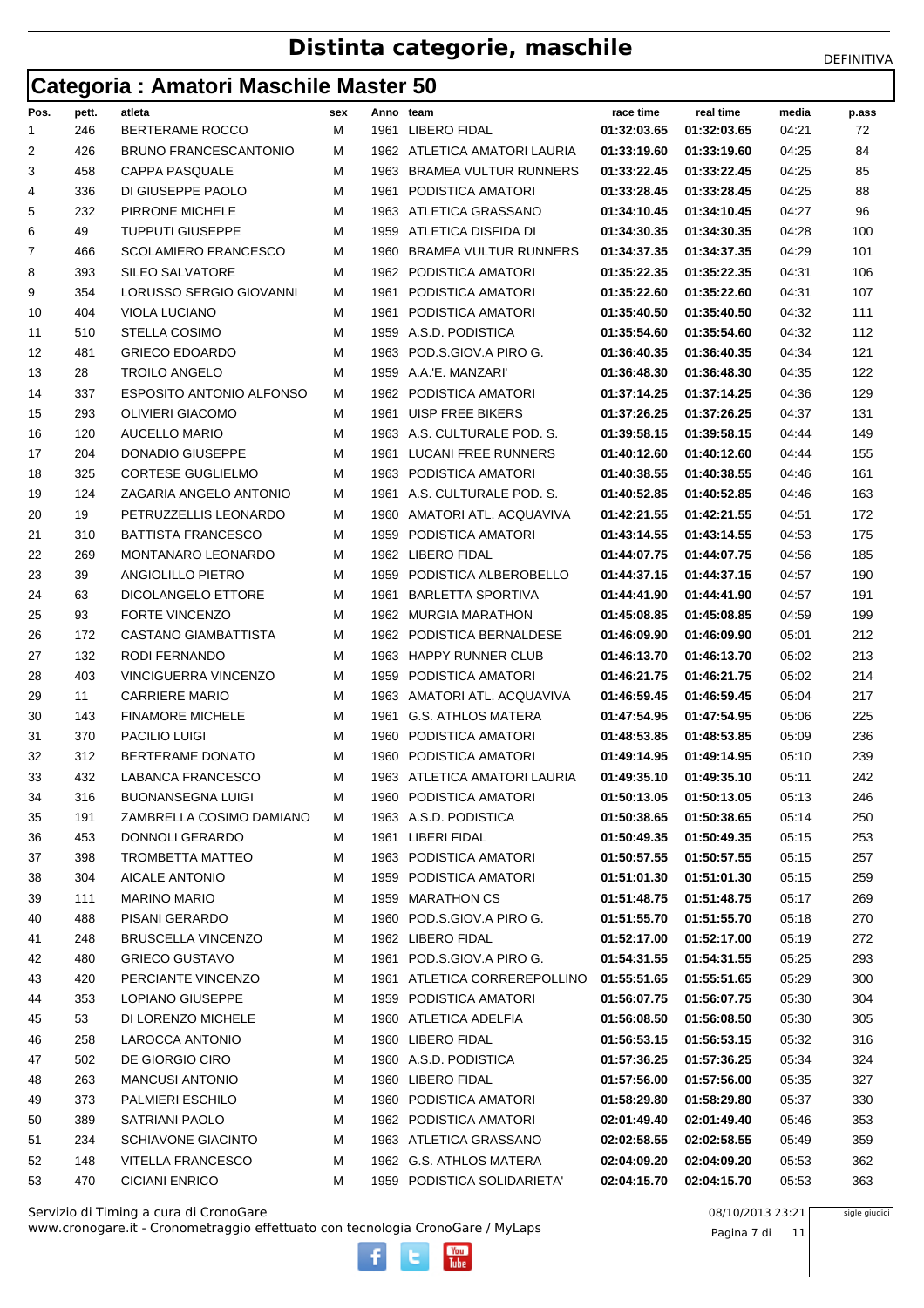## **Distinta categorie, maschile** DEFINITIVA

### **Categoria : Amatori Maschile Master 50**

| Pos. | pett. | atleta                   | sex | Anno team |                            | race time   | real time   | media | p.ass |
|------|-------|--------------------------|-----|-----------|----------------------------|-------------|-------------|-------|-------|
| 54   | 474   | <b>GAMMALDI ANTONIO</b>  |     |           | 1959 A.S.D. C.U.S. SALERNO | 02:08:31.25 | 02:08:31.25 | 06:05 | 375   |
| 55   | 276   | ROTONDANO GIOVANNI MARIA | М   |           | 1963 LIBERO FIDAL          | 02:09:20.90 | 02:09:20.90 | 06:07 | 378   |
| 56   | 386   | SANTARSIERO GIOVANNI     |     |           | 1962 PODISTICA AMATORI     | 02:13:16.80 | 02:13:16.80 | 06:19 | 384   |
| 57   | 73    | CIOCE PIETRO             | м   |           | 1960 A.S.D. ANDRIA RUNS    | 02:16:23.90 | 02:16:23.90 | 06:27 | 390   |

#### **Categoria : Amatori Maschile Master 55**

| Pos.           | pett. | atleta                      | sex | Anno team |                                         | race time   | real time   | media | p.ass |
|----------------|-------|-----------------------------|-----|-----------|-----------------------------------------|-------------|-------------|-------|-------|
| 1              | 154   | DANZI NINO                  | м   |           | 1955 MARATHON CLUB GRASSANO 01:31:54.65 |             | 01:31:54.65 | 04:21 | 70    |
| 2              | 94    | <b>GIOVANNELLI GIUSEPPE</b> | м   | 1954      | MURGIA MARATHON                         | 01:31:56.75 | 01:31:56.75 | 04:21 | 71    |
| 3              | 456   | CAPRARELLA ARMANDO          | м   |           | 1956 SUNFLOWER MELFI                    | 01:33:25.30 | 01:33:25.30 | 04:25 | 86    |
| 4              | 436   | PESCE PIETRO                | м   |           | 1958 ATLETICA AMATORI LAURIA            | 01:33:40.05 | 01:33:40.05 | 04:26 | 90    |
| 5              | 501   | D' AMICIS ANTHONY           | м   |           | 1957 A.S.D. PODISTICA                   | 01:36:55.05 | 01:36:55.05 | 04:35 | 123   |
| 6              | 349   | LAUGELLO GIOVANNI           | м   | 1954      | PODISTICA AMATORI                       | 01:37:15.15 | 01:37:15.15 | 04:36 | 130   |
| $\overline{7}$ | 335   | DI FRANCO ANTONIO           | М   | 1956      | PODISTICA AMATORI                       | 01:39:56.45 | 01:39:56.45 | 04:44 | 148   |
| 8              | 117   | <b>RUSSO SALVATORE</b>      | М   |           | 1958 VIOLETTACLUB                       | 01:40:37.85 | 01:40:37.85 | 04:46 | 160   |
| 9              | 430   | DI LASCIO VINCENZO          | М   | 1955      | ATLETICA AMATORI LAURIA                 | 01:41:21.95 | 01:41:21.95 | 04:48 | 166   |
| 10             | 64    | <b>FILANNINO NICOLA</b>     | М   | 1956      | <b>BARLETTA SPORTIVA</b>                | 01:42:15.60 | 01:42:15.60 | 04:50 | 170   |
| 11             | 464   | <b>MORELLI MICHELE</b>      | М   | 1955      | <b>BRAMEA VULTUR RUNNERS</b>            | 01:42:53.05 | 01:42:53.05 | 04:52 | 173   |
| 12             | 306   | <b>ALBANO LUIGI</b>         | Μ   |           | 1957 PODISTICA AMATORI                  | 01:44:13.25 | 01:44:13.25 | 04:56 | 186   |
| 13             | 367   | MORLINO GIUSEPPE            | М   | 1958      | PODISTICA AMATORI                       | 01:44:50.05 | 01:44:50.05 | 04:58 | 193   |
| 14             | 144   | <b>GUIDA GIOVANNI</b>       | м   |           | 1954 G.S. ATHLOS MATERA                 | 01:45:23.75 | 01:45:23.75 | 04:59 | 205   |
| 15             | 357   | <b>MANZI FRANCO</b>         | М   |           | 1957 PODISTICA AMATORI                  | 01:47:57.85 | 01:47:57.85 | 05:07 | 226   |
| 16             | 31    | LOIODICE FRANCO             | М   | 1958      | <b>G.S.ATLETICA AMATORI</b>             | 01:48:15.25 | 01:48:15.25 | 05:07 | 229   |
| 17             | 433   | <b>MANFREDELLI NICOLA</b>   | м   |           | 1956 ATLETICA AMATORI LAURIA            | 01:48:56.95 | 01:48:56.95 | 05:09 | 237   |
| 18             | 222   | BENEDETTO GIOVANNI          | м   |           | 1958 ATLETICA GRASSANO                  | 01:49:08.70 | 01:49:08.70 | 05:10 | 238   |
| 19             | 387   | SANTARSIERO NICOLA          | м   | 1958      | PODISTICA AMATORI                       | 01:49:55.60 | 01:49:55.60 | 05:12 | 243   |
| 20             | 400   | VIGGIANO VINCENZO STEFANO   | м   | 1958      | PODISTICA AMATORI                       | 01:50:04.55 | 01:50:04.55 | 05:13 | 244   |
| 21             | 379   | PIZZUTI MICHELE             | м   |           | 1955 PODISTICA AMATORI                  | 01:51:21.75 | 01:51:21.75 | 05:16 | 262   |
| 22             | 500   | <b>CONTE GIOVANNI</b>       | м   |           | 1958 A.S.D. PODISTICA                   | 01:51:23.35 | 01:51:23.35 | 05:16 | 263   |
| 23             | 14    | <b>MARTIELLI ANTONIO</b>    | м   |           | 1955 AMATORI ATL. ACQUAVIVA             | 01:51:27.85 | 01:51:27.85 | 05:17 | 266   |
| 24             | 503   | <b>FADDA ANGELO</b>         | м   |           | 1954 A.S.D. PODISTICA                   | 01:53:01.75 | 01:53:01.75 | 05:21 | 276   |
| 25             | 417   | <b>GUERRIERO SALVATORE</b>  | м   |           | 1957 ATLETICA CORREREPOLLINO            | 01:53:43.25 | 01:53:43.25 | 05:23 | 284   |
| 26             | 225   | DIGRAZIA DOMENICO           | М   |           | 1957 ATLETICA GRASSANO                  | 01:55:54.05 | 01:55:54.05 | 05:29 | 301   |
| 27             | 298   | <b>MAGNANIMO GIUSEPPE</b>   | м   |           | 1956 G.S. AVIS LAGONEGRO                | 01:56:08.95 | 01:56:08.95 | 05:30 | 306   |
| 28             | 438   | <b>ROMASO GIUSEPPE</b>      | м   |           | 1954 POD. BRIENZA 2000                  | 01:59:35.70 | 01:59:35.70 | 05:40 | 339   |
| 29             | 254   | D'ANDREA DOMENICO           | м   |           | 1958 LIBERO FIDAL                       | 02:00:44.15 | 02:00:44.15 | 05:43 | 349   |
| 30             | 277   | SANTARSIERO VITO            | м   |           | 1955 LIBERO FIDAL                       | 02:00:44.30 | 02:00:44.30 | 05:43 | 350   |
| 31             | 302   | <b>BASTA GIUSEPPE</b>       | м   | 1956      | G.S. PAOLOTTI - ATL MARTINA 02:01:31.35 |             | 02:01:31.35 | 05:45 | 352   |
| 32             | 319   | <b>CANDELORA LUIGI</b>      | М   |           | 1955 PODISTICA AMATORI                  | 02:06:08.00 | 02:06:08.00 | 05:58 | 367   |
| 33             | 308   | ARMIGNACCO LUIGI            | М   | 1955      | PODISTICA AMATORI                       | 02:06:45.55 | 02:06:45.55 | 06:00 | 373   |
| 34             | 250   | <b>CAPUTO GENNARO</b>       | М   |           | 1958 LIBERO FIDAL                       | 02:06:47.20 | 02:06:47.20 | 06:00 | 374   |
| 35             | 181   | <b>VERDE FILIPPO</b>        | М   |           | 1956 A.S. POD, AMATORI                  | 02:09:14.35 | 02:09:14.35 | 06:07 | 377   |
| 36             | 55    | <b>GATTI VINCENZO</b>       | М   | 1958      | ATLETICA ADELFIA                        | 02:09:52.15 | 02:09:52.15 | 06:09 | 380   |
| 37             | 218   | SABATO PAOLO                | М   |           | 1954 LUCANI FREE RUNNERS                | 02:17:44.40 | 02:17:44.40 | 06:31 | 396   |

You<br>Tube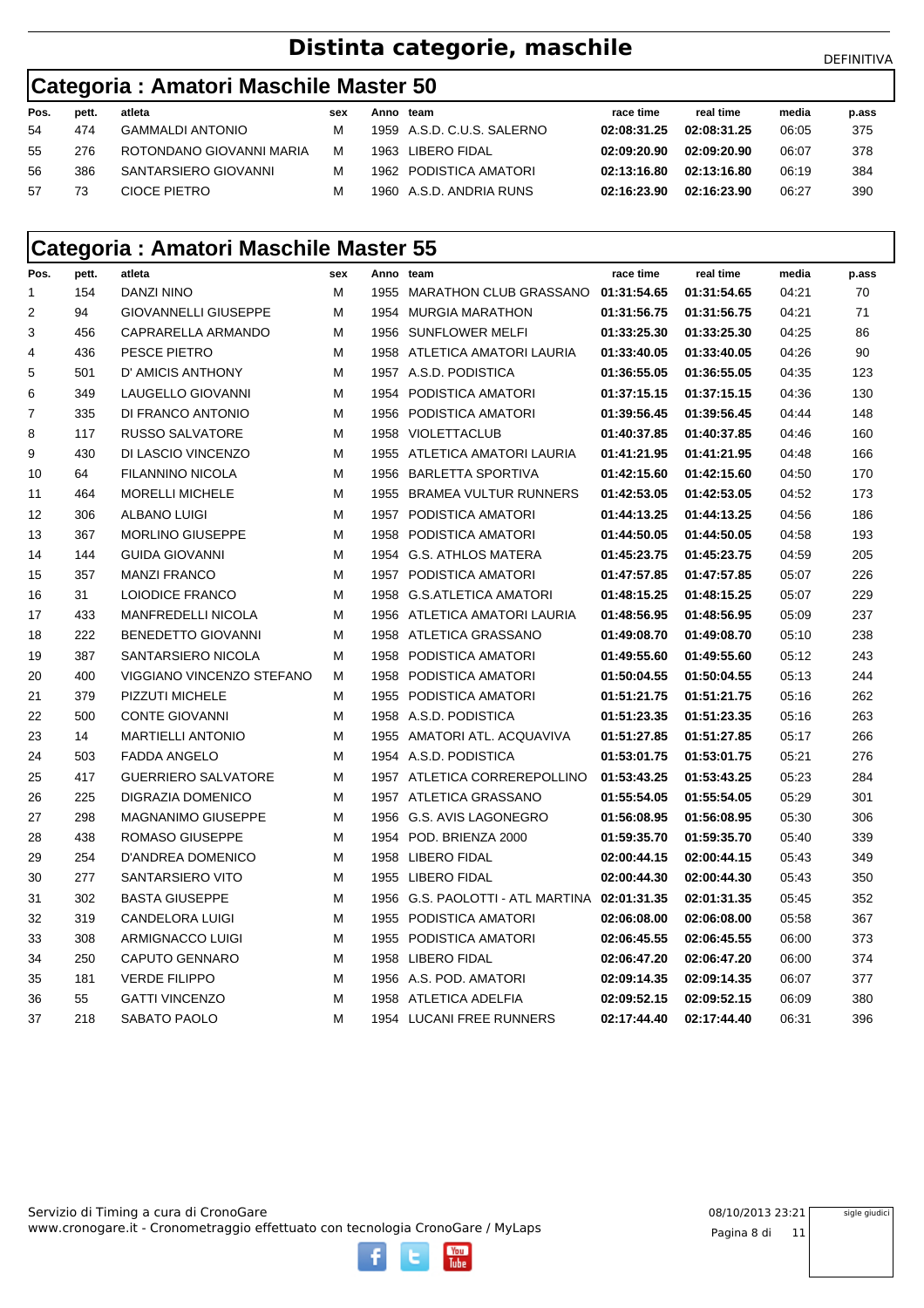# **Distinta categorie, maschile** Distinta Categorie, maschile

**Categoria : Amatori Maschile Master 60**

| Pos.           | pett. | atleta                  | sex | Anno | team                         | race time   | real time   | media | p.ass |
|----------------|-------|-------------------------|-----|------|------------------------------|-------------|-------------|-------|-------|
|                | 459   | DI NOIA ANTONIO         | М   | 1953 | <b>BRAMEA VULTUR RUNNERS</b> | 01:25:19.40 | 01:25:19.40 | 04:02 | 34    |
| 2              | 323   | <b>COLUCCI EMANUELE</b> | М   | 1953 | PODISTICA AMATORI            | 01:35:32.25 | 01:35:32.25 | 04:31 | 110   |
| 3              | 376   | PETRAGLIA MICHELE       | м   | 1952 | PODISTICA AMATORI            | 01:35:55.50 | 01:35:55.50 | 04:32 | 113   |
| 4              | 329   | DANZI GIULIO            | м   | 1953 | PODISTICA AMATORI            | 01:35:57.15 | 01:35:57.15 | 04:32 | 114   |
| 5              | 289   | ANNUZZI GIOVANNI        | м   | 1953 | UISP FREE BIKERS             | 01:37:26.85 | 01:37:26.85 | 04:37 | 132   |
| 6              | 54    | <b>FAVIA DOMENICO</b>   | м   | 1951 | ATLETICA ADELFIA             | 01:38:26.30 | 01:38:26.30 | 04:39 | 140   |
| $\overline{7}$ | 23    | <b>VITALE STEFANO</b>   | м   | 1953 | AMATORI ATL. ACQUAVIVA       | 01:40:01.95 | 01:40:01.95 | 04:44 | 150   |
| 8              | 292   | MAIORANA BIAGIO         | M   | 1950 | UISP FREE BIKERS             | 01:44:00.00 | 01:44:00.00 | 04:55 | 183   |
| 9              | 410   | <b>GRAMAGLIA FRANCO</b> | М   | 1950 | ATLETICA PALAZZO             | 01:54:00.20 | 01:54:00.20 | 05:24 | 287   |
| 10             | 22    | TURSELLINO FRANCESCO    | М   | 1953 | AMATORI ATL. ACQUAVIVA       | 01:56:34.65 | 01:56:34.65 | 05:31 | 312   |
| 11             | 200   | CAPORUSSO UGO MATTIA    | М   | 1952 | LUCANI FREE RUNNERS          | 02:12:27.00 | 02:12:27.00 | 06:16 | 383   |
| 12             | 421   | PERCIANTE FELICE        | М   | 1951 | ATLETICA CORREREPOLLINO      | 02:17:26.30 | 02:17:26.30 | 06:30 | 393   |

### **Categoria : Amatori Maschile Master 65**

| Pos. | pett. | atleta             | sex | Anno | team                   | race time   | real time   | media | p.ass |
|------|-------|--------------------|-----|------|------------------------|-------------|-------------|-------|-------|
|      | 169   | ROMANO DOMENICO    | м   | 1947 | ATL. AMATORI IRSINESE  | 01:44:06.55 | 01:44:06.55 | 04:56 | 184   |
| 2    | 303   | ADRIATICO GIUSEPPE | м   | 1944 | PODISTICA AMATORI      | 01:52:37.75 | 01:52:37.75 | 05:20 | 273   |
| 3    | 229   | LIUZZI MATTEO      | м   |      | 1944 ATLETICA GRASSANO | 01:57:27.70 | 01:57:27.70 | 05:34 | 322   |
| 4    | 280   | VACCARO DOMENICO   | м   | 1948 | LIBERO FIDAL           | 01:59:24.60 | 01:59:24.60 | 05:39 | 337   |
| 5    | 95    | GIOVE DOMENICO     | м   | 1947 | MURGIA MARATHON        | 01:59:47.05 | 01:59:47.05 | 05:40 | 341   |

## **Categoria : Amatori Maschile Master 75**

| Pos. | pett. | atleta                   | sex | Anno team |                              | race time               | real time | media | p.ass |
|------|-------|--------------------------|-----|-----------|------------------------------|-------------------------|-----------|-------|-------|
|      | 429   | DI CUNTO ANGELO RAFFAELE |     |           | 1937 ATLETICA AMATORI LAURIA | 02:06:10.10 02:06:10.10 |           | 05:58 | 369   |

|      |       | <b>Categoria: Amatori Femminile</b> |     |       |                            |             |             |       |       |
|------|-------|-------------------------------------|-----|-------|----------------------------|-------------|-------------|-------|-------|
| Pos. | pett. | atleta                              | sex |       | Anno team                  | race time   | real time   | media | p.ass |
|      | 330   | DANZI NUNZIA                        | F   |       | 1986 PODISTICA AMATORI     | 01:35:24.45 | 01:35:24.45 | 04:31 | 108   |
| 2    | 409   | <b>FRANCULLI IRENE</b>              | F.  | 1980. | ATLETICA PALAZZO           | 01:48:13.00 | 01:48:13.00 | 05:07 | 228   |
| 3    | 279   | TALO` MARIATERESA                   | F   | 1979  | LIBERO FIDAL               | 01:50:17.95 | 01:50:17.95 | 05:13 | 247   |
| 4    | 72    | CAPURSO ILENIA ANGELA               | F   | 1981  | A.S.D. ANDRIA RUNS         | 01:55:23.55 | 01:55:23.55 | 05:28 | 298   |
| 5    | 92    | COVELLA ANGELA ROSA                 | F   | 1979  | A.S.D. NADIR ON THE ROAD - | 01:56:21.20 | 01:56:21.20 | 05:30 | 310   |
| 6    | 162   | ANTONICELLI CARMELA                 | F   | 1980- | ATL. AMATORI IRSINESE      | 02:06:44.75 | 02:06:44.75 | 06:00 | 372   |
|      | 423   | <b>VIOLA ANTONELLA</b>              | F   | 1987  | ATLETICA CORREREPOLLINO    | 02:14:22.00 | 02:14:22.00 | 06:22 | 387   |
| 8    | 68    | BALZANELLI JOLANDA                  | F   |       | 1979 A.S.D. ANDRIA RUNS    | 02:19:45.10 | 02:19:45.10 | 06:37 | 399   |

### **Categoria : Amatori Femminile Master 35**

| Pos. | pett. | atleta                    | sex | Anno team |                           | race time   | real time   | media | p.ass |
|------|-------|---------------------------|-----|-----------|---------------------------|-------------|-------------|-------|-------|
|      | 34    | TROPIANO DANIELA          |     |           | 1977 ATLETICA MONOPOLI    | 01:36:32.10 | 01:36:32.10 | 04:34 | 118   |
|      | 361   | PASSALACQUA VITA          |     |           | 1975 GLOBE RUNNERS FOGGIA | 01:47:16.70 | 01.47:16.70 | 05:05 | 221   |
|      | 311   | <b>BENEDETTO MARILENA</b> |     |           | 1975 PODISTICA AMATORI    | 02:17:29.70 | 02:17:29.70 | 06:31 | 394   |

www.cronogare.it - Cronometraggio effettuato con tecnologia CronoGare / MyLaps Servizio di Timing a cura di CronoGare 08/10/2013 23:21

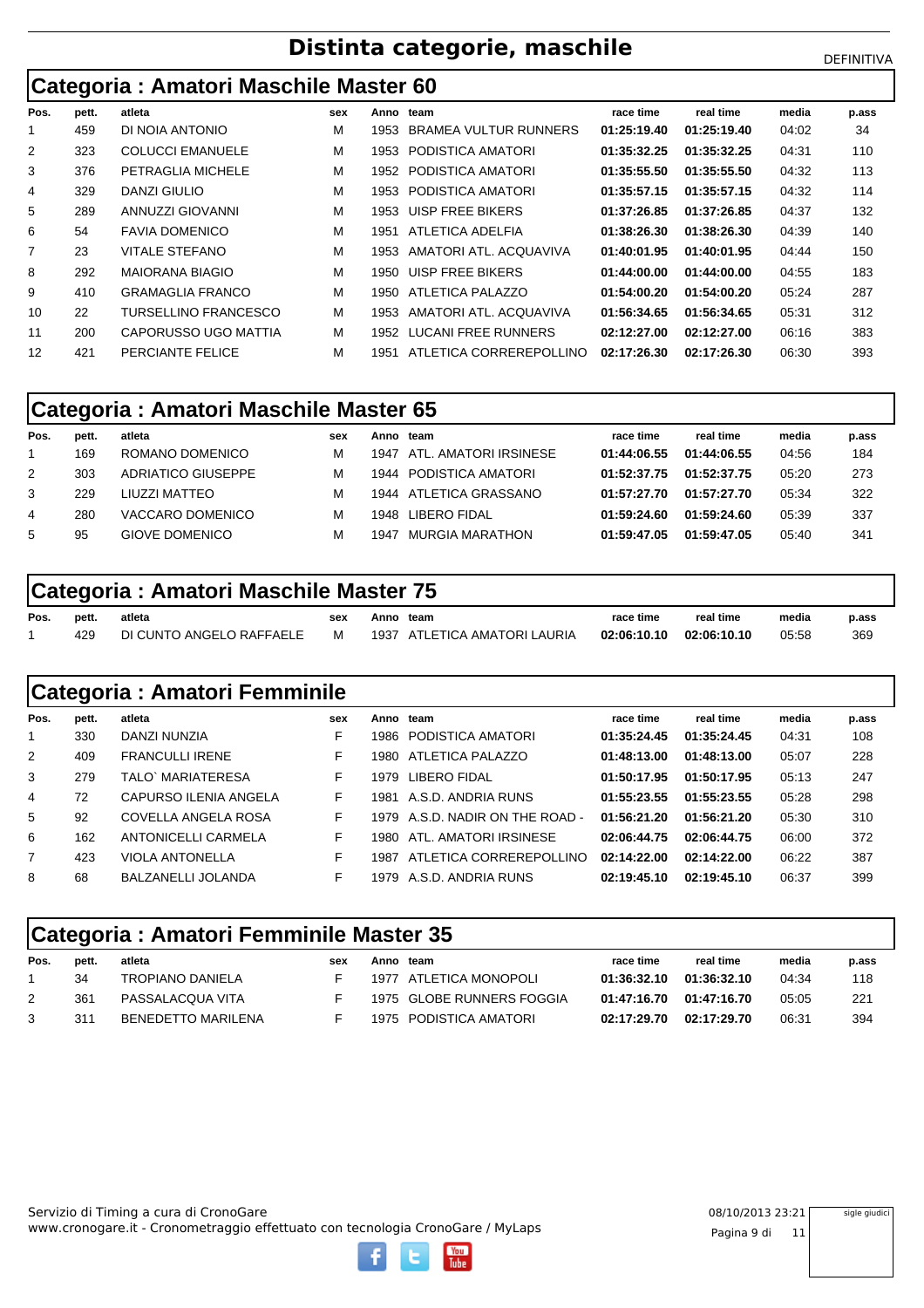# **Distinta categorie, maschile** Distinta Categorie, maschile

**Categoria : Amatori Femminile Master 40**

| Pos.           | pett. | atleta                   | sex | Anno | team                          | race time   | real time   | media | p.ass |
|----------------|-------|--------------------------|-----|------|-------------------------------|-------------|-------------|-------|-------|
|                | 130   | LATELLA TERESA           | F   |      | 1973 A.S.D. PODISTICA MESSINA | 01:33:10.00 | 01:33:10.00 | 04:24 | 80    |
| $\overline{2}$ | 29    | RAMUNNO NICOLETTA        | F.  |      | 1969 A.S.D. AMICI STRADA DEL  | 01:36:57.45 | 01:36:57.45 | 04:35 | 124   |
| 3              | 24    | CAPORUSSO BARBARA        | F   |      | 1972 A.A.'E. MANZARI'         | 01:38:47.00 | 01:38:47.00 | 04:40 | 143   |
| 4              | 65    | LATTANZIO CINZIA         | F   |      | 1972 BARLETTA SPORTIVA        | 01:51:31.55 | 01:51:31.55 | 05:17 | 267   |
| 5              | 77    | DI LEO MARIA ANGELA      | F   |      | 1972 A.S.D. ANDRIA RUNS       | 01:53:19.80 | 01:53:19.80 | 05:22 | 280   |
| 6              | 211   | MANOLIO MARIA CARMELA    | F.  |      | 1970 LUCANI FREE RUNNERS      | 01:54:50.25 | 01:54:50.25 | 05:26 | 295   |
| $\overline{7}$ | 462   | <b>MORELLI RAFFAELLA</b> | F   | 1970 | BRAMEA VULTUR RUNNERS         | 01:57:15.35 | 01:57:15.35 | 05:33 | 320   |
| 8              | 76    | DI CHIO ANGELA           | F   |      | 1970 A.S.D. ANDRIA RUNS       | 01:59:50.00 | 01:59:50.00 | 05:40 | 342   |
| 9              | 156   | PERGOLA MARIA CARMEN     | F   | 1971 | MARATHON CLUB GRASSANO        | 02:09:22.70 | 02:09:22.70 | 06:07 | 379   |
| 10             | 236   | MASSARO ANTONIETTA       | F.  |      | 1971 A.S.D. PODISTICA CASORIA | 02:13:56.95 | 02:13:56.95 | 06:20 | 386   |
| 11             | 82    | LASTELLA ROSA            | F.  |      | 1970 A.S.D. ANDRIA RUNS       | 02:18:07.35 | 02:18:07.35 | 06:32 | 397   |
| 12             | 266   | MARSICANO MARIA VITTORIA | F.  | 1969 | LIBERO FIDAL                  | 02:19:45.40 | 02:19:45.40 | 06:37 | 400   |
| 13             | 122   | LAVIOLA MARGHERITA       | F   |      | 1972 A.S. CULTURALE POD. S.   | 02:24:11.45 | 02:24:11.45 | 06:50 | 404   |

### **Categoria : Amatori Femminile Master 45**

| Pos.           | pett. | atleta                       | sex | Anno team |                            | race time   | real time   | media | p.ass |
|----------------|-------|------------------------------|-----|-----------|----------------------------|-------------|-------------|-------|-------|
|                | 135   | LUCHENA ROSA                 | F   |           | 1966 G.S. DUE SASSI MATERA | 01:29:19.75 | 01:29:19.75 | 04:14 | 59    |
| 2              | 62    | DE LUCA FRANCESCA            | F   | 1966      | BARLETTA SPORTIVA          | 01:53:30.20 | 01:53:30.20 | 05:22 | 283   |
| 3              | 27    | PERAGINE ROSA                | F   | 1967      | A.A.'E. MANZARI'           | 01:56:39.55 | 01:56:39.55 | 05:31 | 313   |
| 4              | 159   | <b>RIZZUTI MARGHERITA</b>    | F   | 1968.     | MARATHON CLUB GRASSANO     | 01:57:40.30 | 01:57:40.30 | 05:34 | 325   |
| 5              | 67    | AVANTARIO RAFFAELLA          | F   |           | 1964 A.S.D. ANDRIA RUNS    | 02:05:40.25 | 02:05:40.25 | 05:57 | 364   |
| 6              | 495   | ABATEMATTEO ROSA             | F   |           | 1964 A.S.D. PODISTICA      | 02:06:00.50 | 02:06:00.50 | 05:58 | 365   |
| $\overline{7}$ | 121   | <b>FARAONIO MARIA TERESA</b> | F   | 1967      | A.S. CULTURALE POD. S.     | 02:09:06.40 | 02:09:06.40 | 06:07 | 376   |
| 8              | 219   | SOLLAZZO ANNA                | F   |           | 1966 LUCANI FREE RUNNERS   | 02:13:35.75 | 02:13:35.75 | 06:19 | 385   |
| 9              | 83    | LEONE RICCARDINA GABRI       | F   | 1965      | A.S.D. ANDRIA RUNS         | 02:16:23.90 | 02:16:23.90 | 06:27 | 391   |
| 10             | 396   | TELESCA MARIANGELA           | F   | 1967      | PODISTICA AMATORI          | 02:16:25.60 | 02:16:25.60 | 06:27 | 392   |

### **Categoria : Amatori Femminile Master 50**

| Pos. | pett. | atleta                       | sex | Anno team |                              | race time   | real time   | media | p.ass |
|------|-------|------------------------------|-----|-----------|------------------------------|-------------|-------------|-------|-------|
|      | 375   | PERRETTI MARGHERITA          |     |           | 1962 PODISTICA AMATORI       | 01:40:14.95 | 01:40:14.95 | 04:45 | 156   |
| 2    | 431   | <b>GOLLUSCIO ANNA</b>        |     |           | 1959 ATLETICA AMATORI LAURIA | 01:51:00.50 | 01:51:00.50 | 05:15 | 258   |
| 3    | 228   | LINSALATA ISABELLA           |     | 1961      | ATLETICA GRASSANO            | 01:56:26.10 | 01:56:26.10 | 05:31 | 311   |
| 4    | 155   | DEZIO MARIA FELICIA          |     | 1961      | MARATHON CLUB GRASSANO       | 01:58:48.30 | 01:58:48.30 | 05:37 | 333   |
| 5    | 199   | <b>BUTINIELLO VERA MARIA</b> |     |           | 1963 LUCANI FREE RUNNERS     | 02:00:06.05 | 02:00:06.05 | 05:41 | 343   |
| 6    | 100   | PIROVANO MONICA              |     |           | 1963 ATLETICA COGNE AOSTA    | 02:01:56.75 | 02:01:56.75 | 05:46 | 354   |

### **Categoria : Amatori Femminile Master 55**

| Pos. | pett. | atleta                   | sex | Anno team |                              | race time   | real time   | media | p.ass |
|------|-------|--------------------------|-----|-----------|------------------------------|-------------|-------------|-------|-------|
|      | 123   | <b>PARISI MICHELINA</b>  |     |           | 1955 A.S. CULTURALE POD. S.  | 01:38:53.00 | 01:38:53.00 | 04:41 | 145   |
| 2    | 33    | PISICCHIO ROSA           |     | 1957      | G.S.ATLETICA AMATORI         | 02:00:37.50 | 02:00:37.50 | 05:43 | 348   |
| 3    | 142   | DI LECCE PAOLA ROSA      |     |           | 1955 G.S. ATHLOS MATERA      | 02:03:04.95 | 02:03:04.95 | 05:50 | 361   |
| 4    | 217   | RICCIARDI MARIA BEATRICE |     |           | 1954 LUCANI FREE RUNNERS     | 02:12:26.95 | 02:12:26.95 | 06:16 | 382   |
| -5   | 206   | <b>GUGLIELMO BRIGIDA</b> |     |           | 1958 LUCANI FREE RUNNERS     | 02:17:44.40 | 02:17:44.40 | 06:31 | 395   |
| 6    | 425   | ALAGGIO ANGELA MARIA     |     |           | 1958 ATLETICA AMATORI LAURIA | 02:19:05.45 | 02:19:05.45 | 06:35 | 398   |

www.cronogare.it - Cronometraggio effettuato con tecnologia CronoGare / MyLaps Servizio di Timing a cura di CronoGare 08/10/2013 23:21